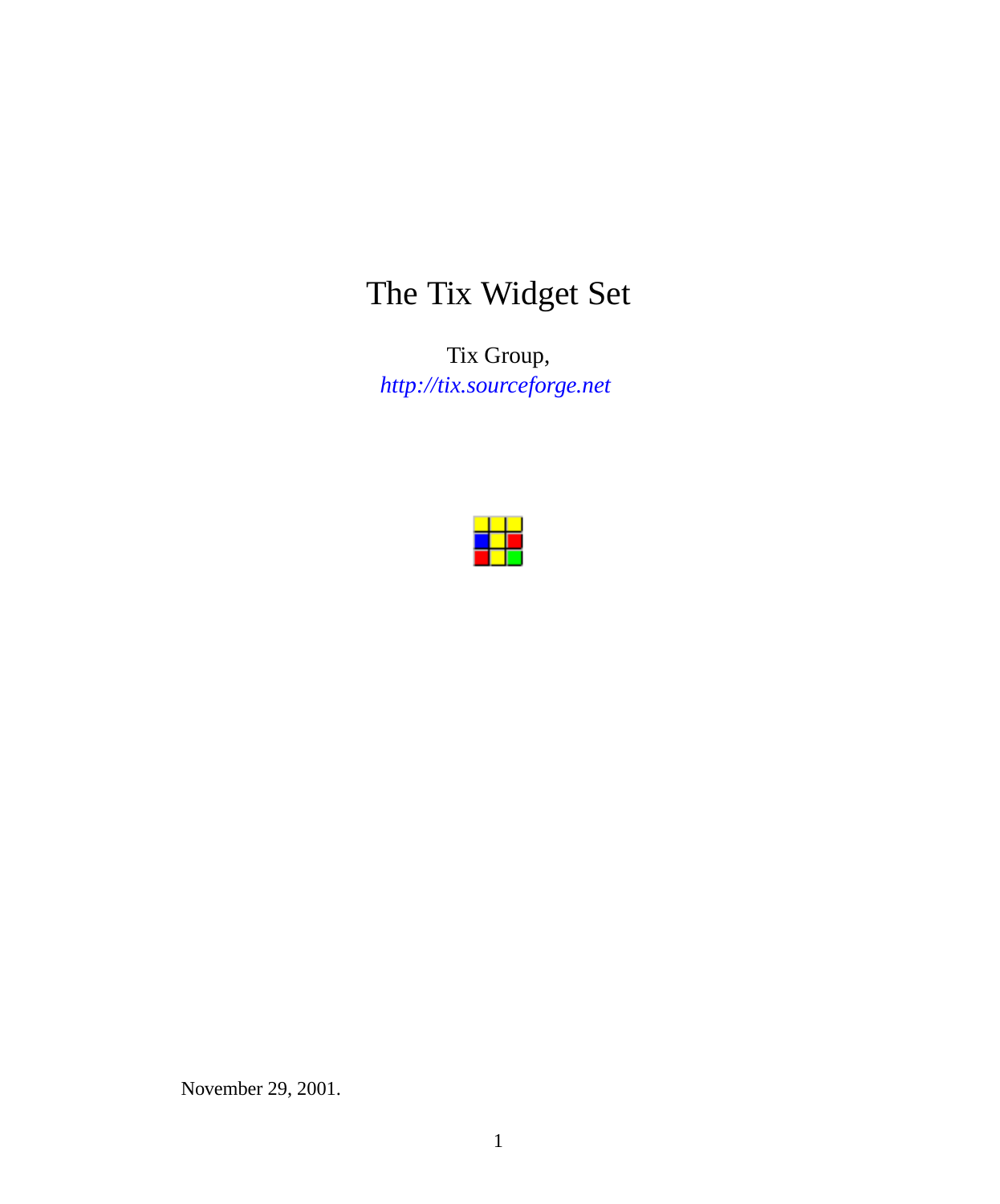# **Contents**

|                | <b>Introduction</b>                    |                                     |                |
|----------------|----------------------------------------|-------------------------------------|----------------|
|                |                                        |                                     |                |
|                | 1.2                                    |                                     | 2              |
|                | 2 Tix Widget Set                       |                                     |                |
|                | 2.1                                    |                                     | $\overline{3}$ |
|                | 2.2                                    |                                     | 7              |
| 3 <sup>1</sup> | <b>Tix Object Oriented Programming</b> |                                     |                |
|                | 3.1                                    | Widget Classes and Widget Instances | $\overline{9}$ |
|                | 3.2                                    |                                     | 11             |
|                | 3.3                                    |                                     | 13             |
|                | 3.4                                    |                                     | 14             |
|                | 3.5                                    |                                     | 16             |
| 4              | <b>Using Tix with Python</b>           |                                     |                |
|                |                                        |                                     | 21             |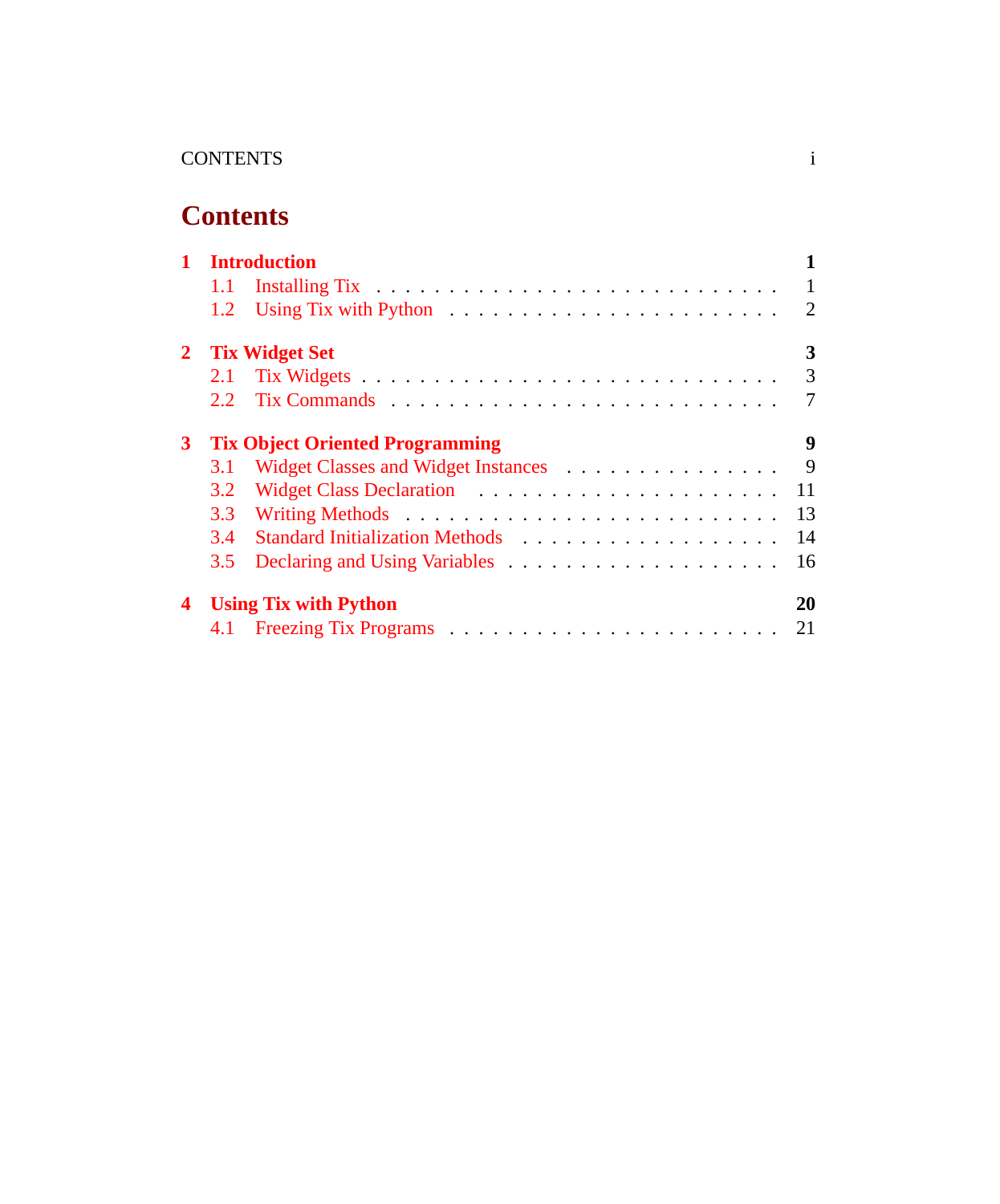### 1 INTRODUCTION 1

### <span id="page-2-0"></span>**1 Introduction**

The Tix (Tk Interface Extension) library provides an additional rich set of widgets to Tk/Tkinter. Although the standard Tk library has many useful widgets, they are far from complete. The Tix library provides most of the commonly needed widgets that are missing from standard Tk: FileSelectBox, ComboBox, Control (a.k.a. SpinBox) and an assortment of scrollable widgets. Tix also includes many more widgets that are generally useful in a wide range of applications: NoteBook, FileEntry, PanedWindow, etc. Figure 2 shows all of the Tix widgets — there are more than 40 of them.

With all these new widgets, you can introduce new interaction techniques into applications, creating more useful and more intuitive user interfaces. You can design your application by choosing the most appropriate widgets to match the special needs of your application and users. In section 2, we review all of the widgets added by Tix. In section 3, we look at the simple object oriented class structure used to create the widgets added by Tix.

### <span id="page-2-1"></span>**1.1 Installing Tix**

To install Tix, consult the documentation in the [docs](http://tix.sourceforge.net/dist/current/docs/) directory in the Tix source distribution. You will want to look at:

- The [Tix Installation Guide](http://tix.sourceforge.net/dist/current/docs/Install.html)
- The [Release Notes](http://tix.sourceforge.net/dist/current/docs/Release.html)

To build Tix from source, you will require an installation of Tcl and Tk; see the [ActiveState Tcl Home Page.](http://tcl.activestate.com/)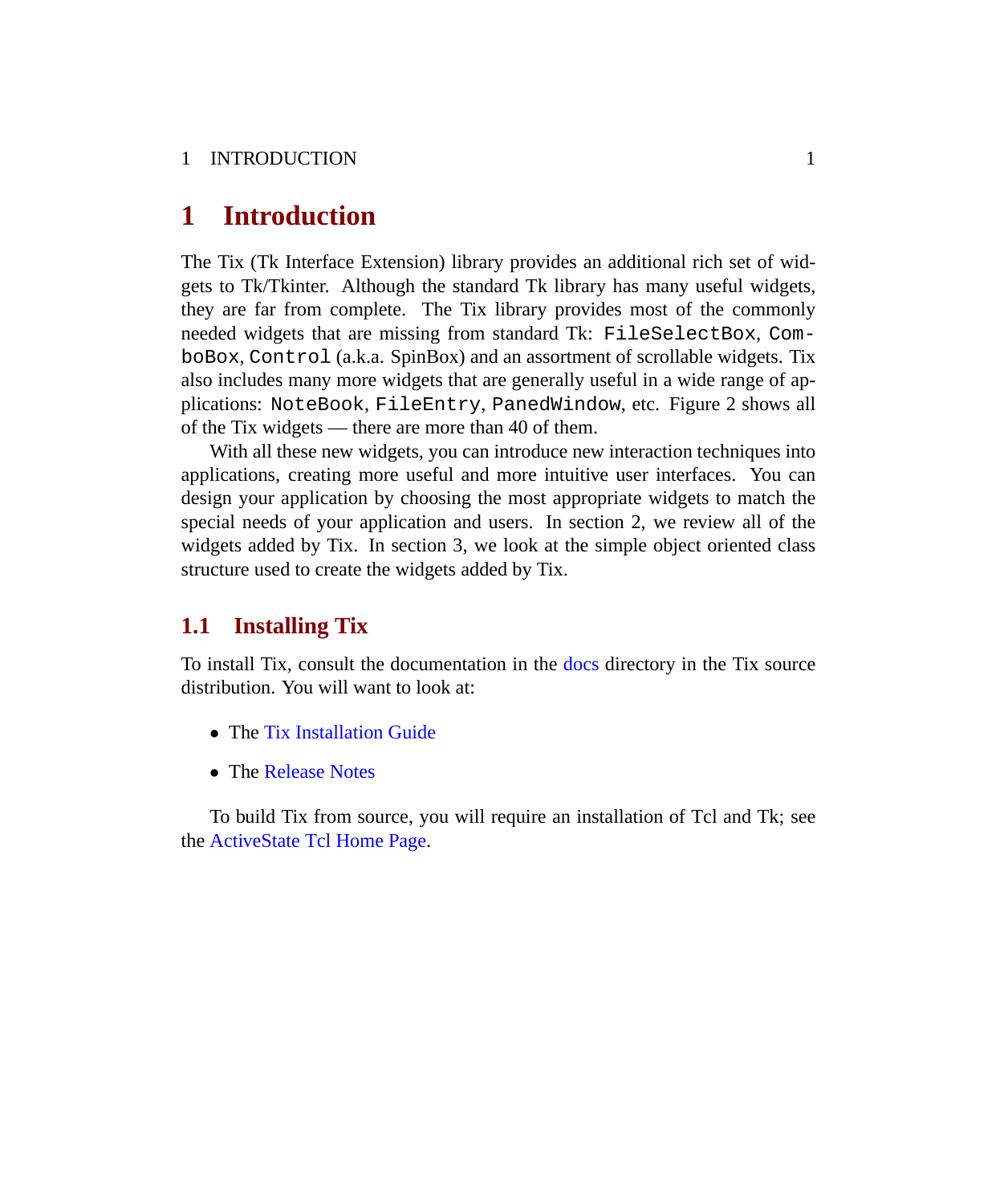### 1 INTRODUCTION 2

### <span id="page-3-0"></span>**1.2 Using Tix with Python**

Classes in the Tix module subclass the classes in the Tkinter module. The former imports the latter, so to use Tix with Tkinter, all you need to do is to import one module. In general, you can just import Tix, and replace the toplevel call to Tkinter.Tk with Tix.Tk:

```
import Tix
from Tkconstants import *
root = Tix.Tk()
```
To use Tix, you must have the Tix widgets installed, usually alongside your installation of the Tk widgets. To test your installation, try the following:

```
import Tix
root = Tix.Tk()root.tk.eval('package require Tix')
```
If this fails, you have a Tk installation problem which must be resolved before proceeding. Use the environment variable TIX\_LIBRARY to point to the installed Tix library directory, and make sure you have the dynamic object library ('tix8183.dll' or 'libtix8183.so') in the same directory that contains your Tk dynamic object library ('tk8183.dll' or 'libtk8183.so'). The directory with the dynamic object library should also have a file called 'pkgIndex.tcl' (case sensitive), which contains the line:

```
package ifneeded Tix 8.1 \
   [list load "[file join $dir tix8183.dll]" Tix]
```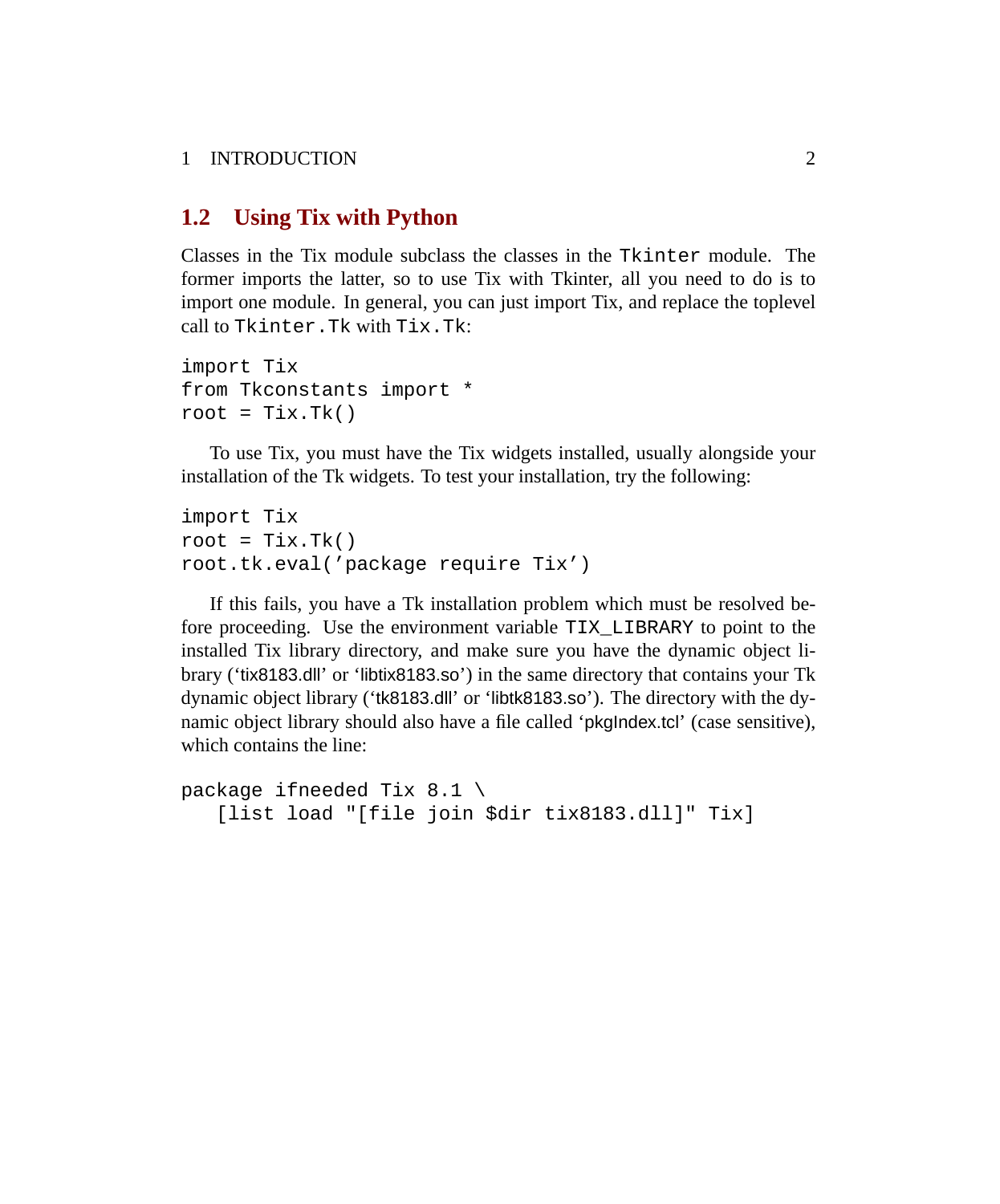### <span id="page-4-0"></span>**2 Tix Widget Set**

### <span id="page-4-1"></span>**2.1 Tix Widgets**

[Tix](http://tix.sourceforge.net/dist/current/man/html/TixCmd/TixIntro.htm) introduces over 40 widget classes to the Tk/Tkinter repertoire. In the [Tix](http://tix.sourceforge.net) [distribution,](http://tix.sourceforge.net) there is a demo of all the Tix widgets in the 'demos' directory; in the [Python](http://python.sourceforge.net) standard distribution they are in the 'Demo/tix' directory.

For a more detailed description of the widgets, consult the [manual pages.](http://tix.sourceforge.net/dist/current/man/html/TixCmd/contents.htm)

#### **2.1.1 Basic Widgets**

- **[tixBalloon](http://tix.sourceforge.net/dist/current/man/html/TixCmd/tixBalloon.htm)** a balloon that pops up over a widget to provide help. The Balloon widget can be used to show popped-up messages that describe the functions of the widgets in an application. When the user moves the cursor inside a widget to which a Balloon widget has been bound, a small pop-up window with a descriptive message will be shown on the screen.
- **[tixButtonBox](http://tix.sourceforge.net/dist/current/man/html/TixCmd/tixButtonBox.htm)** The ButtonBox widget creates a box of buttons, such as is commonly used for Ok Cancel.
- **[tixComboBox](http://tix.sourceforge.net/dist/current/man/html/TixCmd/tixComboBox.htm)** The Tix ComboBox widget is similar to the combo box control in MS Windows. The user can select a choice by either typing in the entry subwdget or selecting from the listbox subwidget.
- **[tixControl](http://tix.sourceforge.net/dist/current/man/html/TixCmd/tixControl.htm)** The Control widget is also known as the SpinBox widget. The user can adjust the value by pressing the two arrow buttons or by entering the value directly into the entry. The new value will be checked against the user-defined upper and lower limits.
- **[tixLabelEntry](http://tix.sourceforge.net/dist/current/man/html/TixCmd/tixLabelEntry.htm)** The LabelEntry widget packages an entry widget and a label into one mega widget. It can be used be used to simplify the creation of "entryform" type of interface. In this kind of interface, one must create many entry widgets with label widgets next to them and describe the use of each of the entry widgets.
- **[tixLabelFrame](http://tix.sourceforge.net/dist/current/man/html/TixCmd/tixLabelFrame.htm)** The LabelFrame widget packages a frame widget and a label into one mega widget. To create widgets inside a LabelFrame widget, one must create the new widgets relative to the frame subwidget and manage them inside the frame subwidget.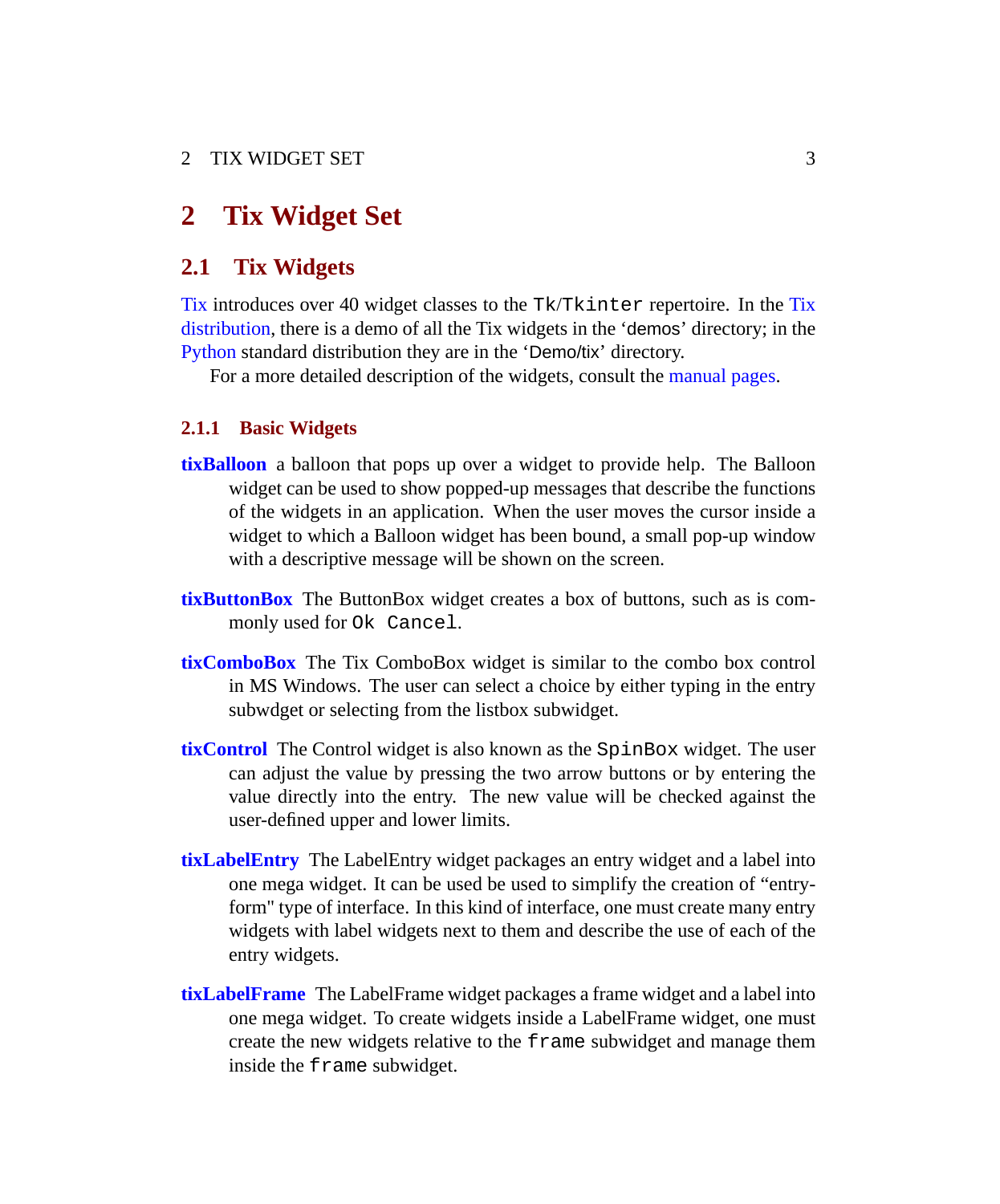- **[tixMeter](http://tix.sourceforge.net/dist/current/man/html/TixCmd/tixMeter.htm)** The Meter widget can be used to show the pregress of a background job which may take a long time to execute.
- **[tixOptionMenu](http://tix.sourceforge.net/dist/current/man/html/TixCmd/tixOptionMenu.htm)** The OptionMenu creates a menu button of options.
- **[tixPopupMenu](http://tix.sourceforge.net/dist/current/man/html/TixCmd/tixPopupMenu.htm)** The Tix PopupMenu widget can be used as a replacement of the tk\_popup command.
- **[tixSelect](http://tix.sourceforge.net/dist/current/man/html/TixCmd/tixSelect.htm)** The Select widget is a container of button subwidgets. It can be used to provide radio-box or check-box style of selection options for the user.
- **[tixStdButonBox](http://tix.sourceforge.net/dist/current/man/html/TixCmd/tixStdButtonBox.htm)** The StdButonBox widget is a group of standard buttons for Motif-like dialog boxes.

### **2.1.2 File Selectors**

- **[tixDirList](http://tix.sourceforge.net/dist/current/man/html/TixCmd/tixDirList.htm)** The DirList widget displays a list view of a directory, its previous directories and its sub-directories. The user can choose one of the directories displayed in the list or change to another directory.
- **[tixDirTree](http://tix.sourceforge.net/dist/current/man/html/TixCmd/tixDirTree.htm)** The DirTree widget displays a list view of a directory, its previous directories and its sub-directories, as a tree. The user can choose one of the directories displayed in the list or change to another directory.
- **[tixDirSelectDialog](http://tix.sourceforge.net/dist/current/man/html/TixCmd/tixDirSelectDialog.htm)** The DirSelectDialog widget presents the directories in the file system in a dialog window. The user can use this dialog window to navigate through the file system to select the desired directory.
- **tixDirSelectBox** The tixDirSelectBox is similar to the standard Motif(TM) directory-selection box. It is generally used for the user to choose a directory. DirSelectBox stores the directories mostly recently selected into a tixComboBox widget so that they can be quickly selected again.
- **[tixExFileSelectBox](http://tix.sourceforge.net/dist/current/man/html/TixCmd/tixExFileSelectBox.htm)** The ExFileSelectBox widget is usually embedded in a tix-ExFileSelectDialog widget. It provides an convenient method for the user to select files. The style of the ExFileSelectBox widget is very similar to the standard file dialog in MS Windows 3.1.
- **[tixFileSelectBox](http://tix.sourceforge.net/dist/current/man/html/TixCmd/tixFileSelectBox.htm)** The FileSelectBox is similar to the standard Motif file-selection box. It is generally used for the user to choose a file. FileSelectBox stores the files mostly recently selected into a ComboBox widget so that they can be quickly selected again.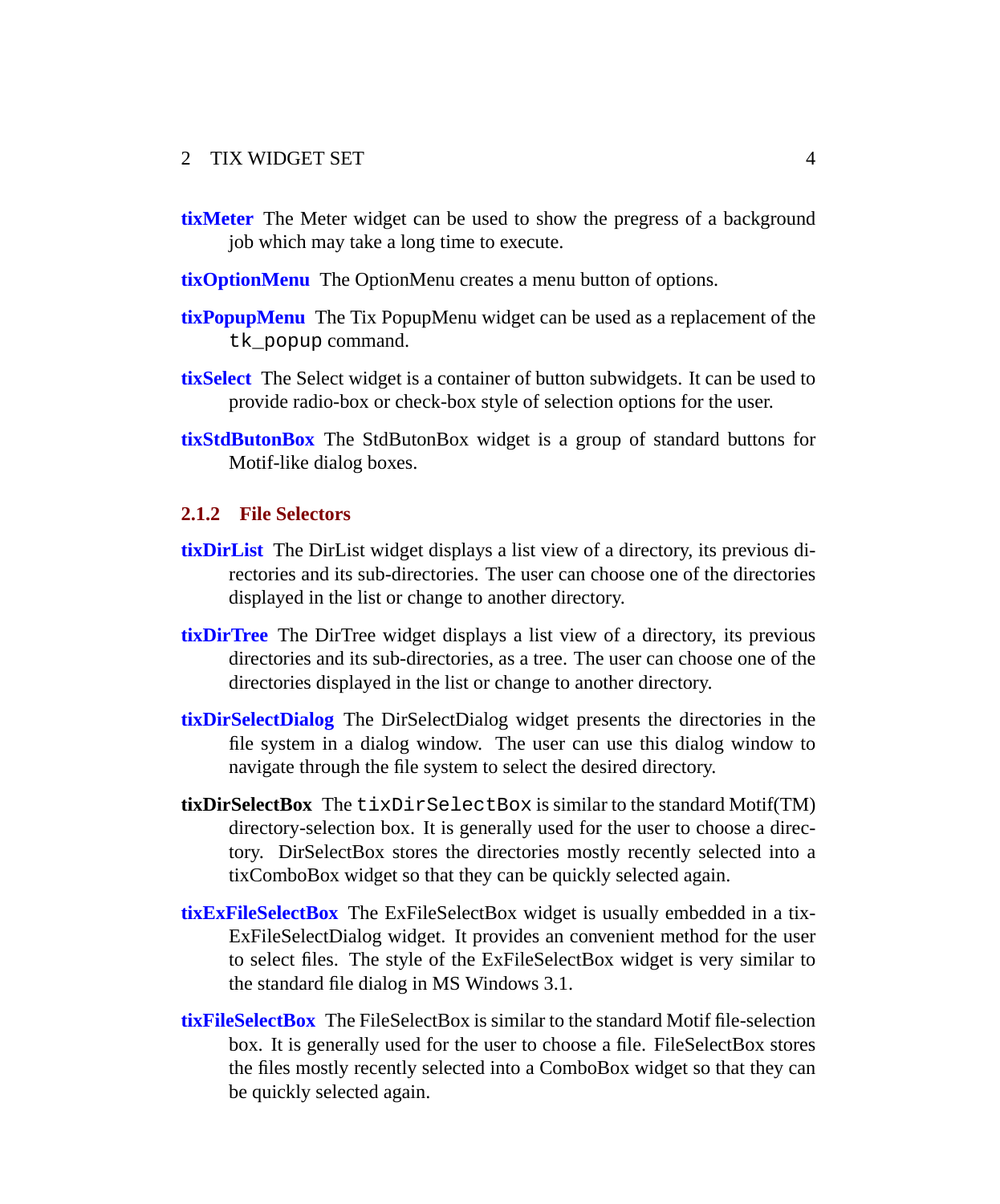**[tixFileEntry](http://tix.sourceforge.net/dist/current/man/html/TixCmd/tixFileEntry.htm)** The FileEntry widget can be used to input a filename. The user can type in the filename manually. Alternatively, the user can press the button widget that sits next to the entry, which will bring up a file selection dialog of the type specified by the -dialogtype option.

### **2.1.3 Hierachical ListBox**

- **[tixHList](http://tix.sourceforge.net/dist/current/man/html/TixCmd/tixHList.htm)** The HList widget can be used to display any data that have a hierarchical structure, for example, file system directory trees. The list entries are indented and connected by branch lines according to their places in the hierachy. The entries support images and text, to display with icons.
- **[tixCheckList](http://tix.sourceforge.net/dist/current/man/html/TixCmd/tixCheckList.htm)** The CheckList widget displays a list of items to be selected by the user. CheckList acts similarly to the Tk checkbutton or radiobutton widgets, except it is capable of handling many more items than checkbuttons or radiobuttons.
- **[tixTree](http://tix.sourceforge.net/dist/current/man/html/TixCmd/tixTree.htm)** The Tree widget can be used to display hierachical data in a tree form. The user can adjust the view of the tree by opening or closing parts of the tree.

#### **2.1.4 Tabular ListBox**

**[tixTList](http://tix.sourceforge.net/dist/current/man/html/TixCmd/tixTList.htm)** The TList widget can be used to display data in a tabular format. The list entries of a TList widget are similar to the entries in the Tk listbox widget. The main differences are (1) the TList widget can display the list entries in a two dimensional format and (2) you can use graphical images as well as multiple colors and fonts for the list entries.

#### **2.1.5 Manager Widgets**

- **[tixPanedWindow](http://tix.sourceforge.net/dist/current/man/html/TixCmd/tixPanedWindow.htm)** The PanedWindow widget allows the user to interactively manipulate the sizes of several panes. The panes can be arranged either vertically or horizontally. Each individual pane may have upper and lower limits of its size. The user changes the sizes of the panes by dragging the resize handle between two panes.
- **[tixNoteBook](http://tix.sourceforge.net/dist/current/man/html/TixCmd/tixNoteBook.htm)** The NoteBook widget can be used to display many windows in a limited space using a notebook metaphor. The notebook is divided into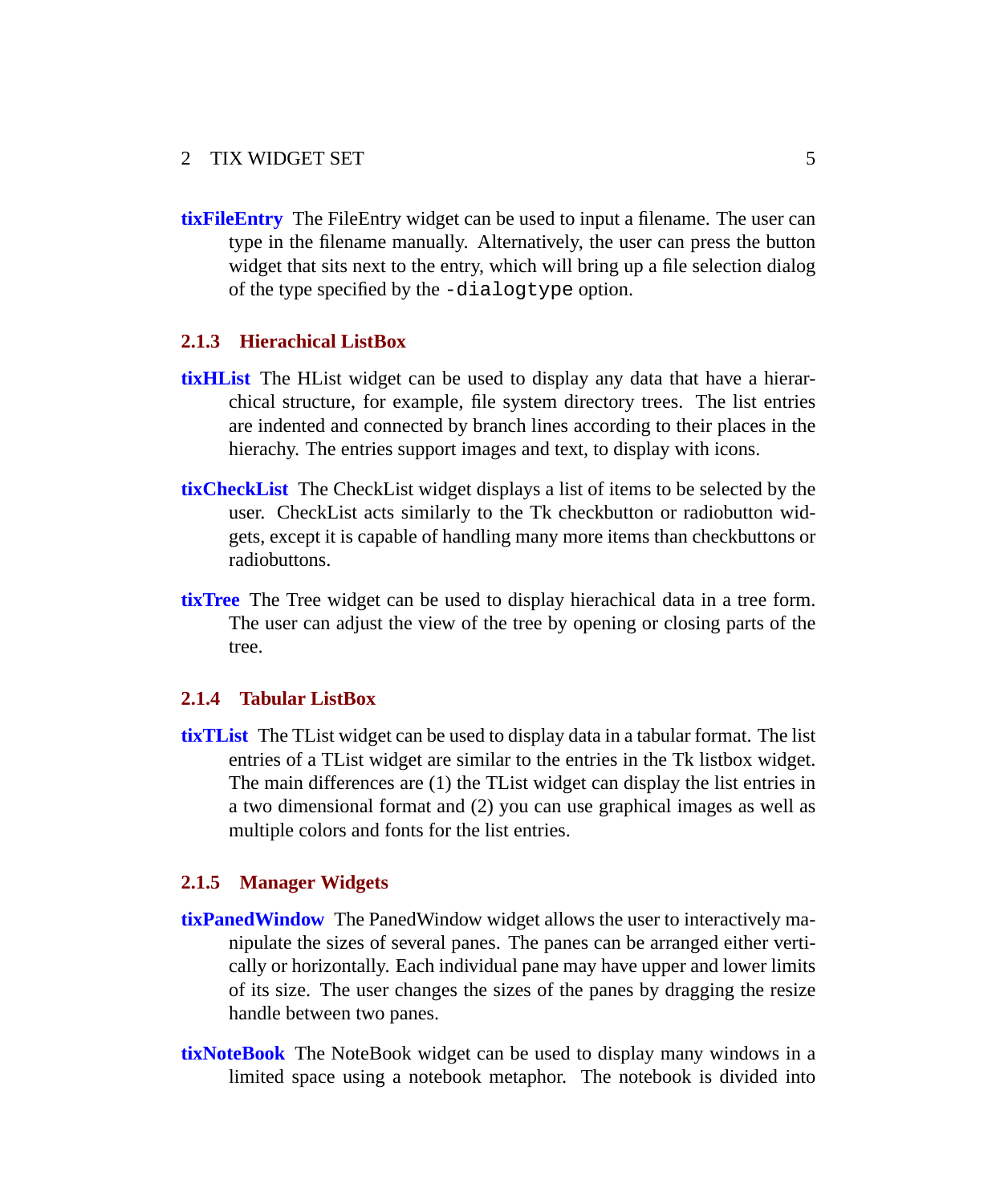a stack of pages (windows). At one time only one of these pages can be shown. The user can navigate through these pages by choosing the visual "tabs" at the top of the NoteBook widget.

**[tixListNoteBook](http://tix.sourceforge.net/dist/current/man/html/TixCmd/tixListNoteBook.htm)** The ListNoteBook widget is very similar to the TixNoteBook widget: it can be used to display many windows in a limited space using a notebook metaphor. The notebook is divided into a stack of pages. At one time only one of these pages can be shown. The user can navigate through these pages by choosing the name of the desired page in the hlist subwidget.

#### **2.1.6 Image Types**

**[Compound](http://tix.sourceforge.net/dist/current/man/html/TixCmd/compound.htm)** Compound image types can be used to create images that consists of multiple horizontal lines; each line is composed of a series of items (texts, bitmaps, images or spaces) arranged from left to right.For example, a compound image can be used to display a bitmap and a text string simutaneously in a Tk button(n) widget.

**[pixmap](http://tix.sourceforge.net/dist/current/man/html/TixCmd/pixmap.htm)** to create color images from XPM files.

#### **2.1.7 Miscellaneous Widgets**

**[InputOnly](http://tix.sourceforge.net/dist/current/man/html/TixCmd/tixInputOnly.htm)** The InputOnly widget is to accept inputs from the user, which can be done with the bind command (UNIX only).

#### **2.1.8 Form Geometry Manager**

In addition, Tix augments Tk by providing:

**[tixForm](http://tix.sourceforge.net/dist/current/man/html/TixCmd/tixForm.htm)** Tix adds a form geometry manager based on attachment rules.

**[Wm](http://tix.sourceforge.net/dist/current/man/html/TixCmd/Wm.html)** an addition to the standard TK wm command for reparenting windows.

Some of these widgets are implemented by Tix in "C", such as the HList and Tree widgets, but in fact, very few new widgets at the "C" level are introduced by Tix; most are compound widgets of existing Tk widgets. They are all created using the simple object oriented programming (OOP) framework for writing mega-widgets called the Tix Intrinsics.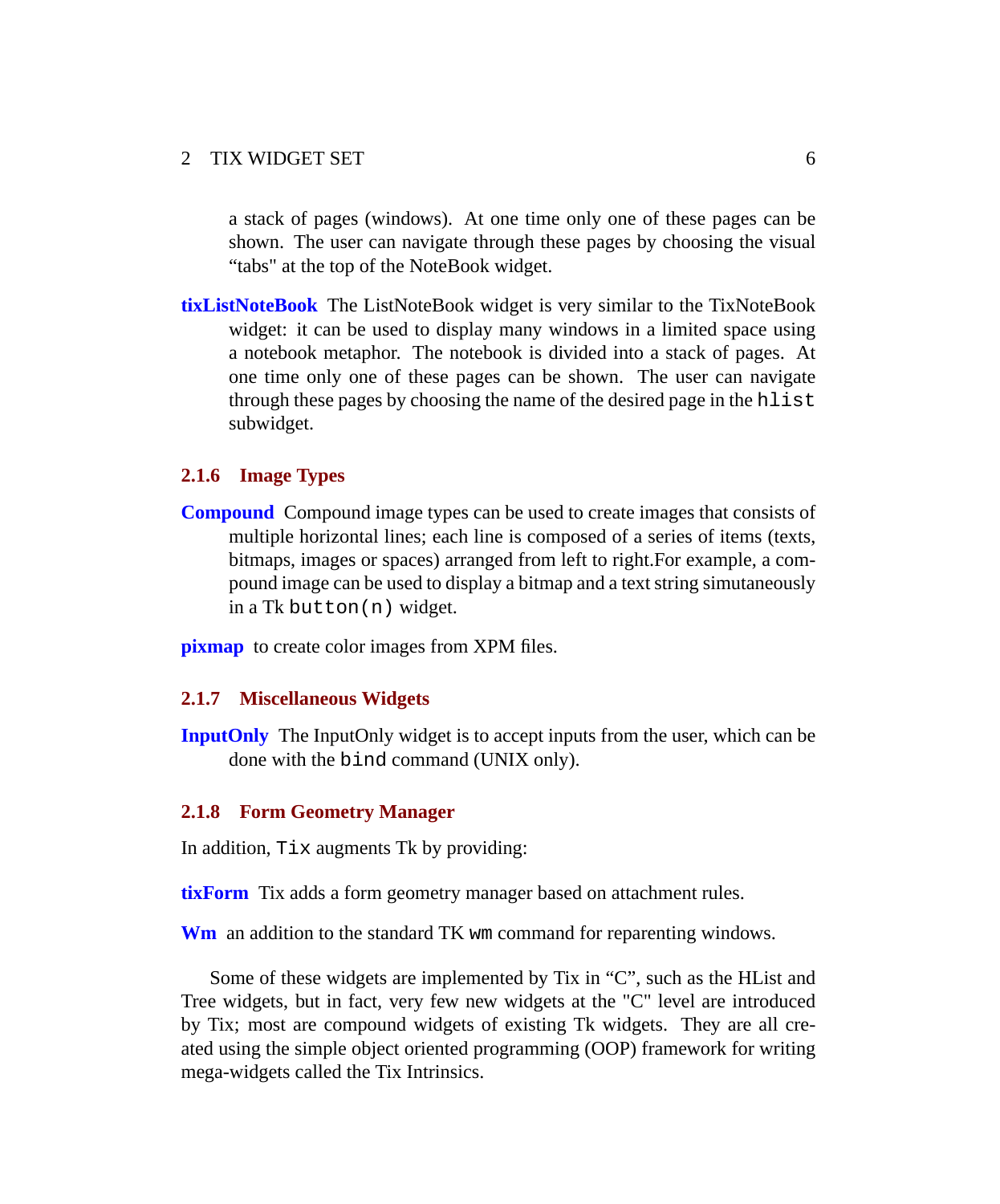### <span id="page-8-0"></span>**2.2 Tix Commands**

The [tix commands](http://tix.sourceforge.net/dist/current/man/html/TixCmd/tix.htm) provide access to miscellaneous elements of Tix's internal state and the Tix application context. Most of the information manipulated by these methods pertains to the application as a whole, or to a screen or display, rather than to a particular window.

To view the current settings, the common usage is in Tcl:

tix configure

or in Python

```
import Tix
root = Tix.Tk()print root.tix_configure()
```
#### **Method: tix configure** *?option*

Query or modify the configuration options of the Tix application context. If no option is specified, returns a list (or dictionary in Python) of all of the available options. If option is specified with no value, then the method returns a list describing the one named option (this list will be identical to the corresponding sublist of the value returned if no option is specified). If one or more option-value pairs are specified, then the method modifies the given option(s) to have the given value(s); in this case the method returns an empty string. Option may be any of the configuration options.

#### **Method: tix cget** *option*

Returns the current value of the configuration option given by *option*. Option may be any of the configuration options.

#### **Method: tix getbitmap** *name*

Locates a bitmap file of the name name.xpm or name in one of the bitmap directories (see the tix addbitmapdir method). By using tix getbitmap, you can avoid hard coding the pathnames of the bitmap files in your application. When successful, it returns the complete pathname of the bitmap file, prefixed with the character  $\omega$ . The returned value can be used to configure the bitmap option of the Tk and Tix widgets.

#### **Method: tix addbitmapdir** *directory*

Tix maintains a list of directories under which the tix getimage and tix getbitmap methods will search for image files. The standard bitmap directory is '\$TIX\_LIBRARY/bitmaps'. The tix addbitmapdir method adds *directory*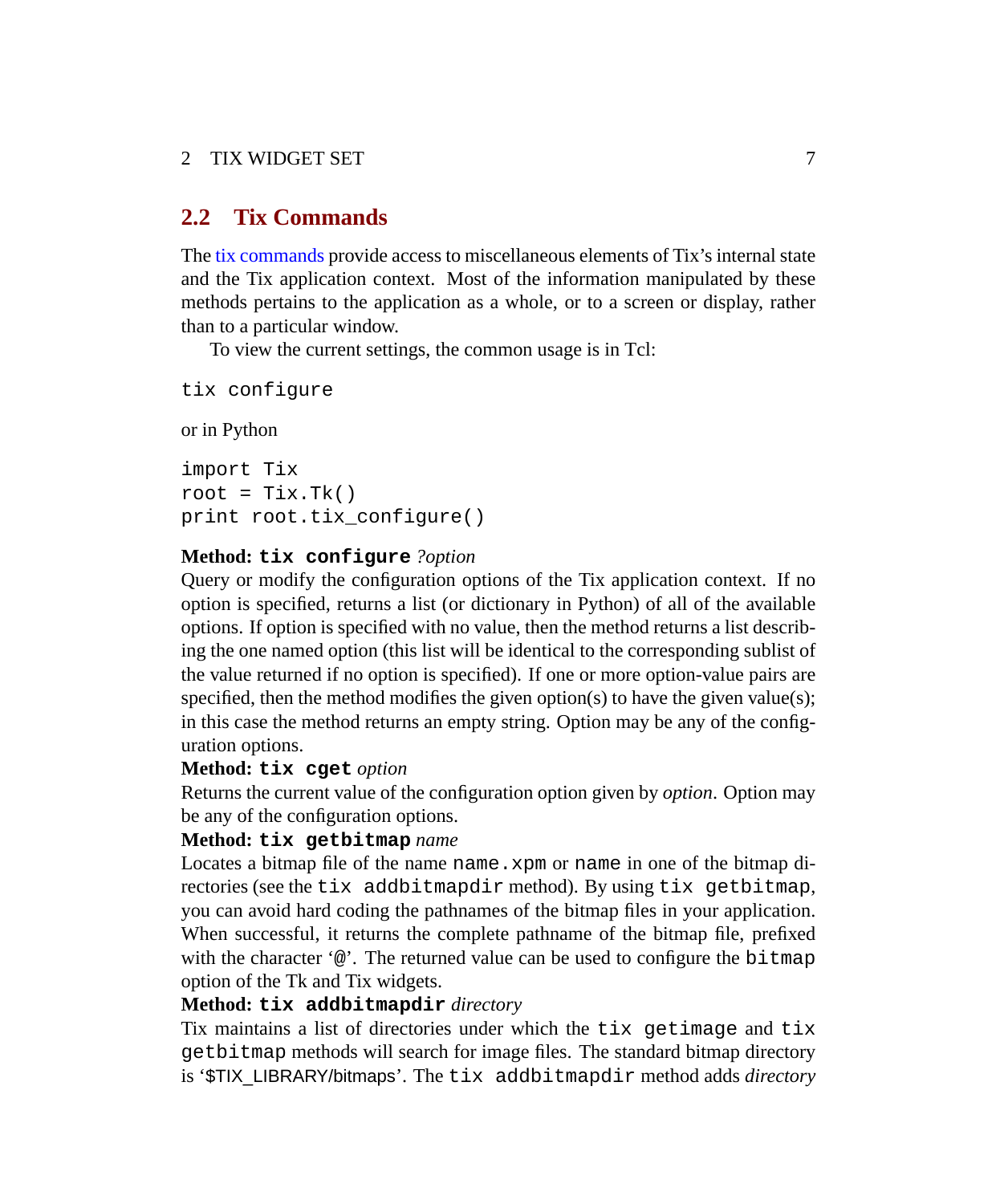into this list. By using this method, the image files of an applications can also be located using the tix getimage or tix getbitmap method.

#### **Method: tix filedialog** *?dlgclass*

Returns the file selection dialog that may be shared among different calls from this application. This method will create a file selection dialog widget when it is called the first time. This dialog will be returned by all subsequent calls to tix filedialog. An optional dlgclass parameter can be passed as a string to specified what type of file selection dialog widget is desired. Possible options are tix, tixFileSelectDialog or tixExFileSelectDialog.

#### **Method: tix getimage** *name*

Locates an image file of the name 'name.xpm', 'name.xbm' or 'name.ppm' in one of the bitmap directories (see the tix addbitmapdir method above). If more than one file with the same name (but different extensions) exist, then the image type is chosen according to the depth of the X display: xbm images are chosen on monochrome displays and color images are chosen on color displays. By using tix getimage, you can avoid hard coding the pathnames of the image files in your application. When successful, this method returns the name of the newly created image, which can be used to configure the image option of the Tk and Tix widgets.

#### **Method: tix option get** *name*

Gets the options maintained by the Tix scheme mechanism.

#### **Method: tix resetoptions** *newScheme newFontSet ?newScmPrio*

Resets the scheme and fontset of the Tix application to *newScheme* and *new-FontSet*, respectively. This affects only those widgets created after this call. Therefore, it is best to call the resetoptions method before the creation of any widgets in a Tix application.

The optional parameter *newScmPrio* can be given to reset the priority level of the Tk options set by the Tix schemes.

Because of the way Tk handles the X option database, after Tix has been has imported and inited, it is not possible to reset the color schemes and font sets using the tix configure method. Instead, the tix resetoptions method must be used.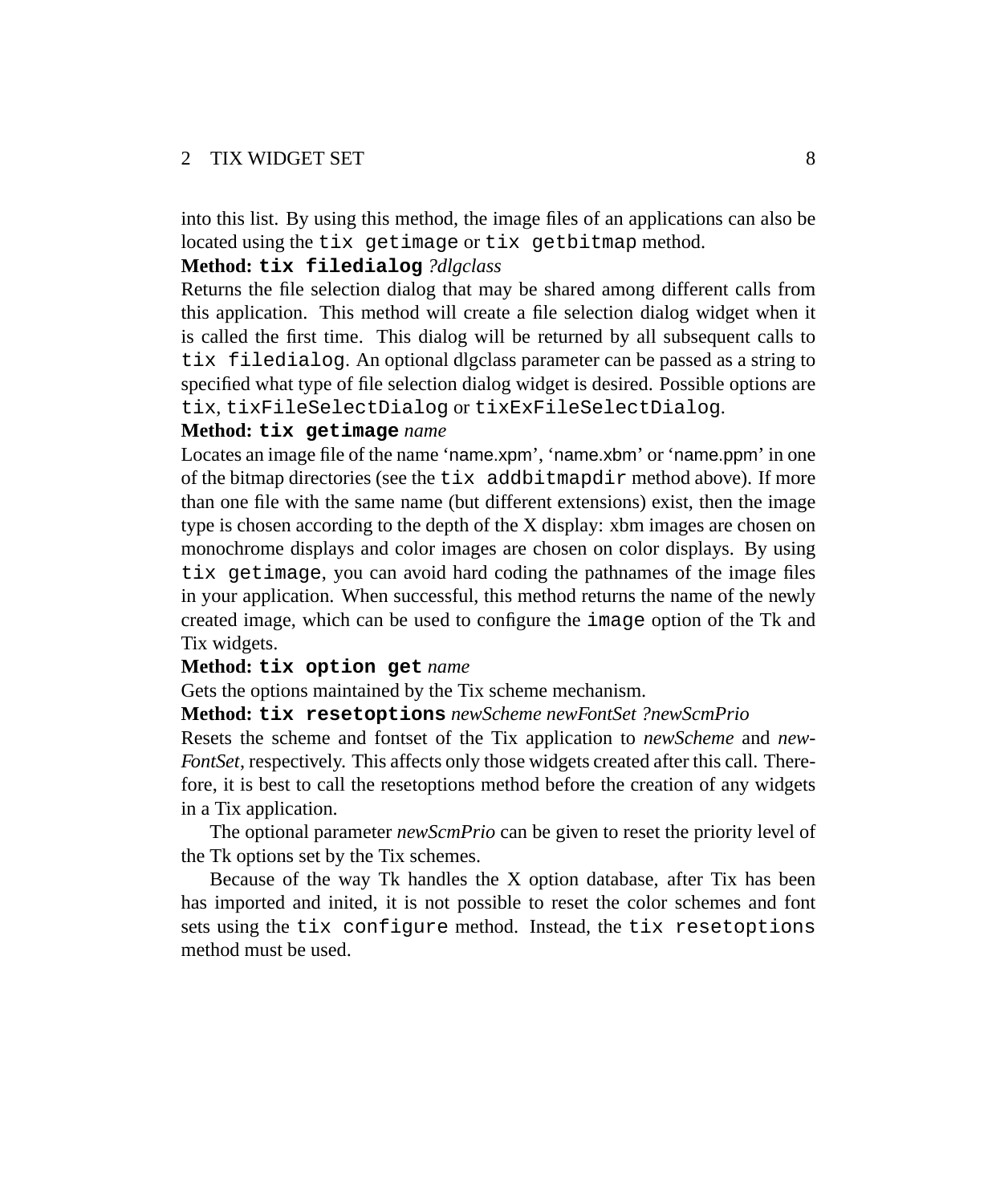### <span id="page-10-0"></span>**3 Tix Object Oriented Programming**

Tix comes with a simple object oriented programming (OOP) framework, the Tix Intrinsics, for writing mega-widgets. The Tix Intrinsics is not a general purpose OOP system and it does not support some features found in general purpose OOP systems such as [incr Tcl] or Python. However, provides a simple and efficient interface for creating mega-widgets so that you can avoid the complexity and overheads of the general purpose OOP extensions.

The hard thing about programming with mega-widgets is to make sure that each instance you create can handle its own activities. Events must be directed to the right widget, procedures must act on data that is internal to that widget, and users should be able to change the options associated with the widget. For instance, we'll show an arrow widget that needs to know what direction it's pointing; this requires each instance of the widget to have its own variable. Furthermore, each widget must respond properly to changes requested by the application programmer during the program's run.



Arrow Buttons

### <span id="page-10-1"></span>**3.1 Widget Classes and Widget Instances**

All the mega-widget classes in Tix, such as TixComboBox and TixControl, are implemented in the Tix Intrinsics framework. You can write new widget classes with the Tix Intrinsics. In the next section, We'll go through all the steps of creating a new widget class in Tix. We'll illustrate the idea using a new class "TixArrowButton" as an example. TixArrowButton is essentially a button that can display an arrow in one of the four directions.

In this section we will use Tcl syntax, as the procedures described in this section are currently not exposed to the Python programmer using the Tix module.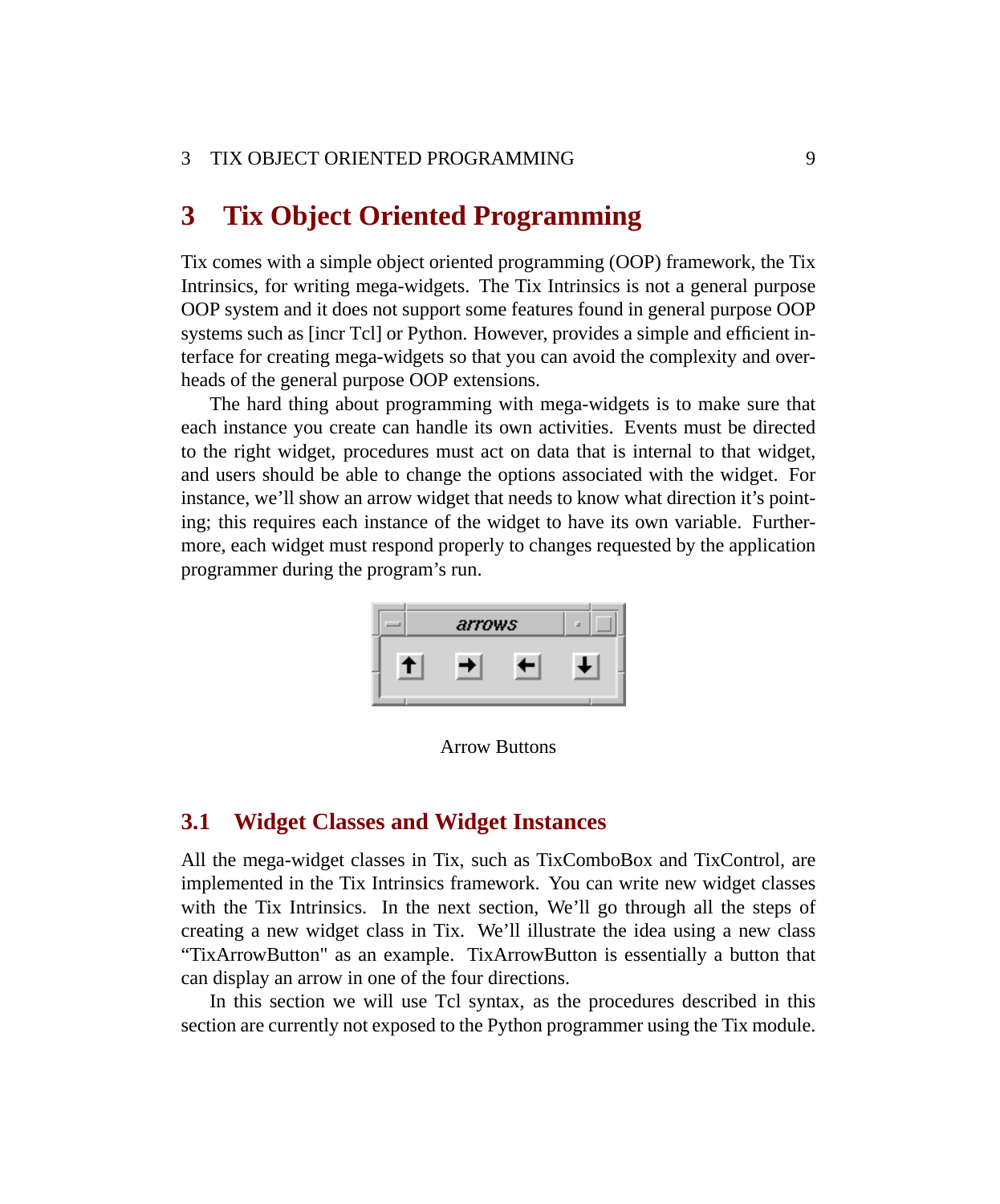### 3 TIX OBJECT ORIENTED PROGRAMMING 10

#### **3.1.1 Widget Instances**

Each widget instance is composed of three integral parts: variables, methods and component widgets.

**Variables** Each widget instance is associated with a set of variables. In the example of an instance of the TixArrowButton class, we may use a variable to store the direction to which the arrow is pointing to. We may also use a variable to count how many times the user has pressed the button.

Each variable can be public or private. Public variables may be accessed by the application programmer (usually via configure or cget methods) and their names usually start with a dash (-). They usually are used to represent some user-configurable options of the widget instance. Private variables, on the other hand, cannot be accessed by the application programmer. They are usually used to store information about the widget instance that are of interest only to the widget writer.

All the variables of an instance are stored in a global array (dictionary) that has the same name as the instance. For example, the variables of the instance .up are stored in the global array .up. The public variable -direction, which records the direction to which the arrow is pointing to, is stored in .up(-direction). The private variable count, which counts how many times the user has pressed the button, is stored in .up(count). In comparison, the same variables of the .down instance are stored in .down(-direction) and .down(count).

**Methods** To carry out operations on the widget, you define a set of methods. Each method can be declared as public or private. Public methods can be called by the application programmer. For example, if the TixArrowButton class supports the public methods invoke and invert, the application programmer can issue the commands to call these method for the widget instance .up.

.up invert .up invoke

In contrast, private methods are of interests only to widget writers and cannot be called by application programmers.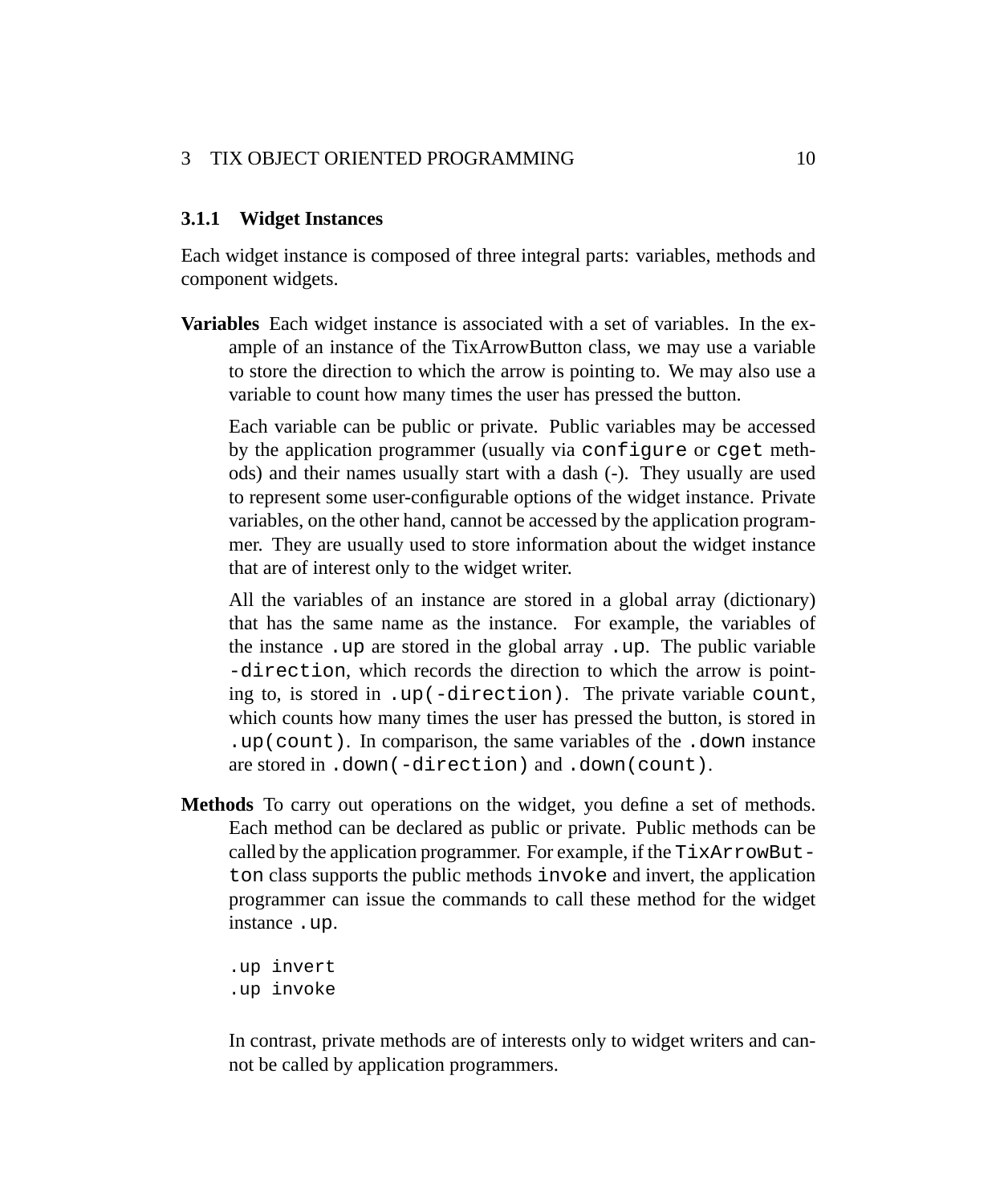### 3 TIX OBJECT ORIENTED PROGRAMMING 11

**Component Widgets** A Tix mega-widget is composed of one or more component widgets. The main part of a mega-widget is called the root widget, which is usually a frame widget that encompasses all other component widgets. The other component widgets are called subwidgets.

The root widget has the same name as the mega-widget itself. In the above example, we have a mega-widget called .up. It has a root widget which is a frame widget and is also called .up. Inside .up we have a button subwidget called .up.button.

Similar to variables and methods, component widgets are also classified into public and private component widgets. Only public widgets may be accessed by the application programmer, via the subwidget method of each widget instance.

### <span id="page-12-0"></span>**3.2 Widget Class Declaration**

The first step of writing a new widget class is to decide the base class from which the new class. Usually, if the new class does not share any common features with other classes, it should be derived from the TixPrimitive class. If it does share common features with other classes, then it should be derived from the appropriate base class. For example, if the new class support scrollbars, it should be derived from TixScrolledWidget; if it displays a label next to its "main area", then it should be derived from TixLabelWidget.

In the case of our new TixArrowButton class, it doesn't really share any common features with other classes, so we decide to use the base class  $Tix-$ Primitive as its superclass.

### **3.2.1 Using the tixWidgetClass Command**

We can use the tixWidgetClass command to declare a new class. The syntax is:

```
tixWidgetClass classCommandName {
    -switch value
    -switch value
    ....
}
```
For example, the following is the declaration section of TixArrowButton: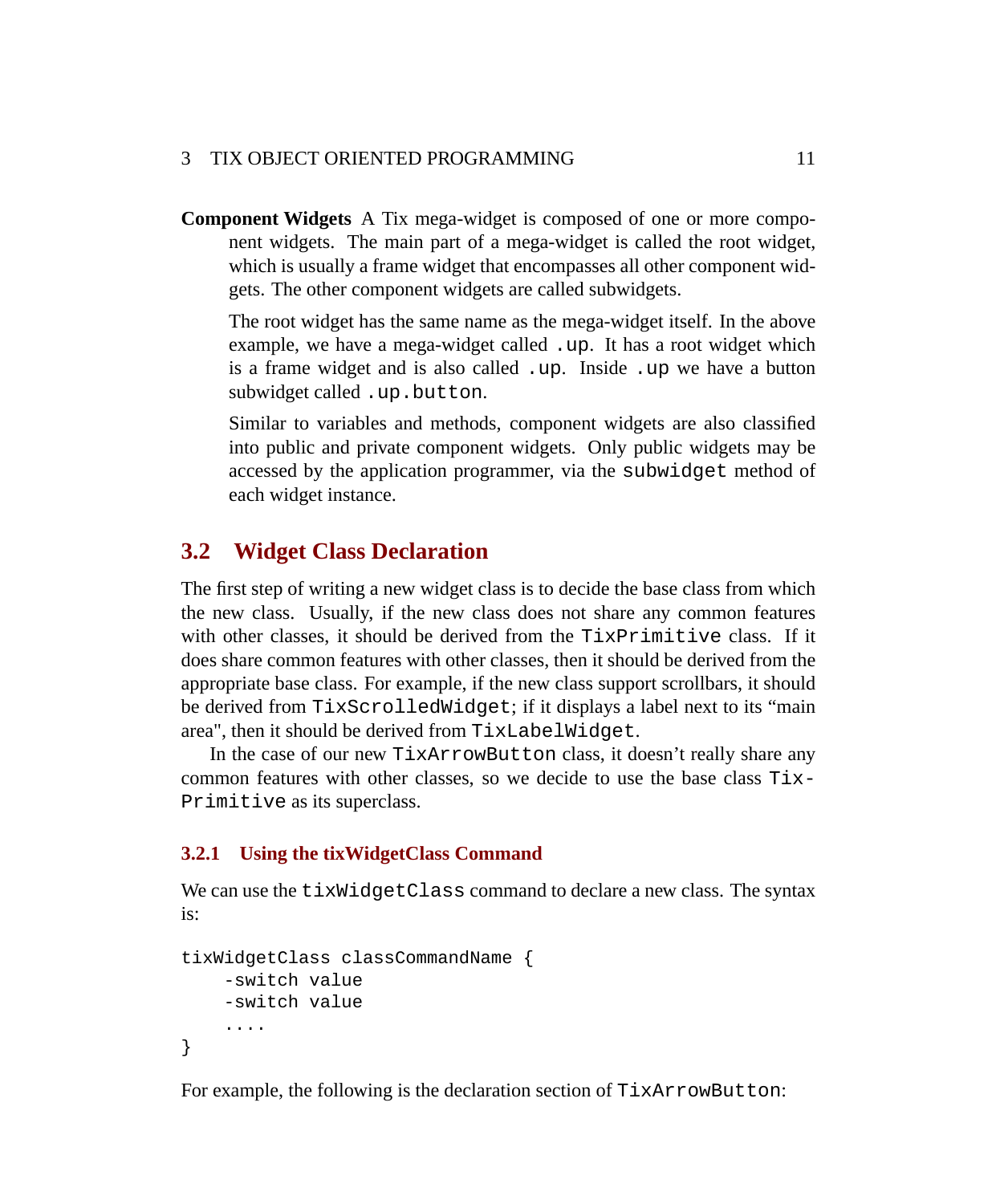```
tixWidgetClass tixArrowButton {
    -classname TixArrowButton
    -superclass tixPrimitive
    -method {
        flash invoke invert
    }
    -flag {
        -direction -state
    }
    -configspec {
        {-direction direction Direction e}
        {-state state State normal}
    }
    -alias {
       {-dir -direction}
    }
    -default {
        {*Button.anchor c}
        {\star}Button.padX 5}
    }
}
```
We'll look at what each option means as the command is described in the following sections. The first argument for tixWidgetClass is the command name for the widget class (tixArrowButton). Command names are used to create widgets of this class. For example, the code:

```
tixArrowButton .arrow
```
creates a widget instance .arrow of the class TixArrowButton. Also, the command name is used as a prefix of all the methods of this class. For example, the Foo and Bar methods of the class TixArrowButton will be written as tixArrowButton:Foo and tixArrowButton:Bar.

The class name of the class (TixArrowButton) is specified by the -classname switch inside the main body of the declaration. The class name is used only to specify options in the TK option database. Notice the difference in the capitalization of the class name and the command name of the TixArrowButton class: both of them have the individual words capitalized, but the command name (tixArrowButton) starts with a lower case letter while the class name (TixArrowButton) starts with an upper case letter. When you create your own classes, you should follow this naming convention.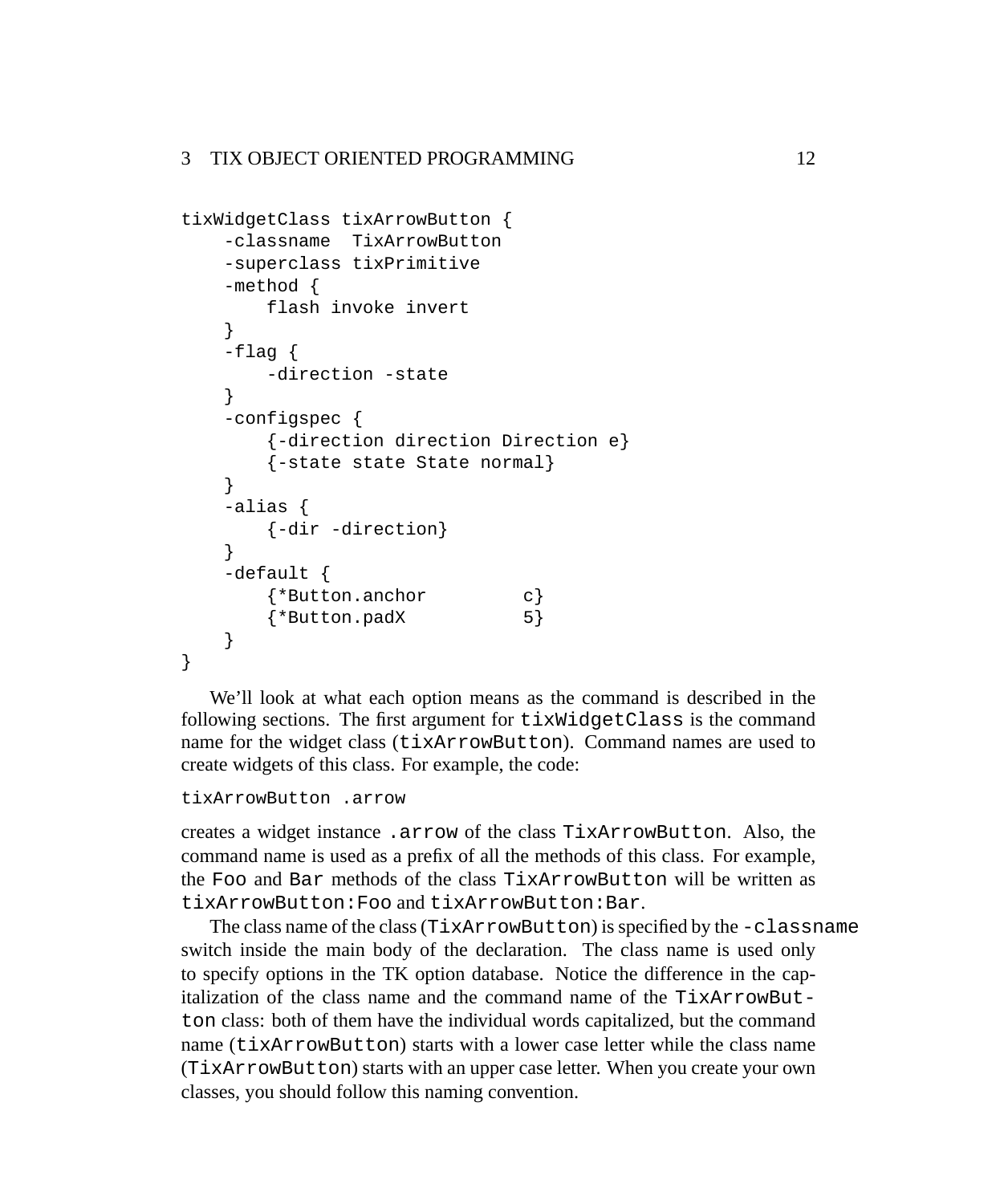The -superclass switch specifies the superclass of the new widget. In our example, we have set it to tixPrimitive.

### <span id="page-14-0"></span>**3.3 Writing Methods**

After we have declared the new widget class, we can write methods for this class to define its behavior. Methods are just a special type of TCL procedures and they are created by the proc command. There are, however, two requirements for methods. First, their names must be prefixed by the command name of their class. Second, they must accept at least one argument and the first argument that they accept must be called w.

For example, the following is an implementation of the invert method for the class TixArrowButton:

```
proc tixArrowButton:invert {w} {
    upvar #0 $w data
    set curDirection $data(-direction)
    case $curDirection {
        n {
            set newDirection s
        }
        s {
            set newDirection n
        }
        # ....
    }
}
```
Notice that the name of the method is prefixed by the command name of the class (tixArrowButton). Also, the first and only argument that it accepts is w and the first line it executes is upvar #0 \$w data.

The argument w specifies which widget instance this method should act upon. The invert method is used to invert the direction of the arrow. Therefore, it should examine the variable .up(-direction), which stores the current direction of the instance .up, and modify it appropriately. The upvar #0 \$w data tells the intepreter that the array data should be an alias for the global array whose name is stored in  $\gamma w$ . We will soon see how the widget's methods use the data array.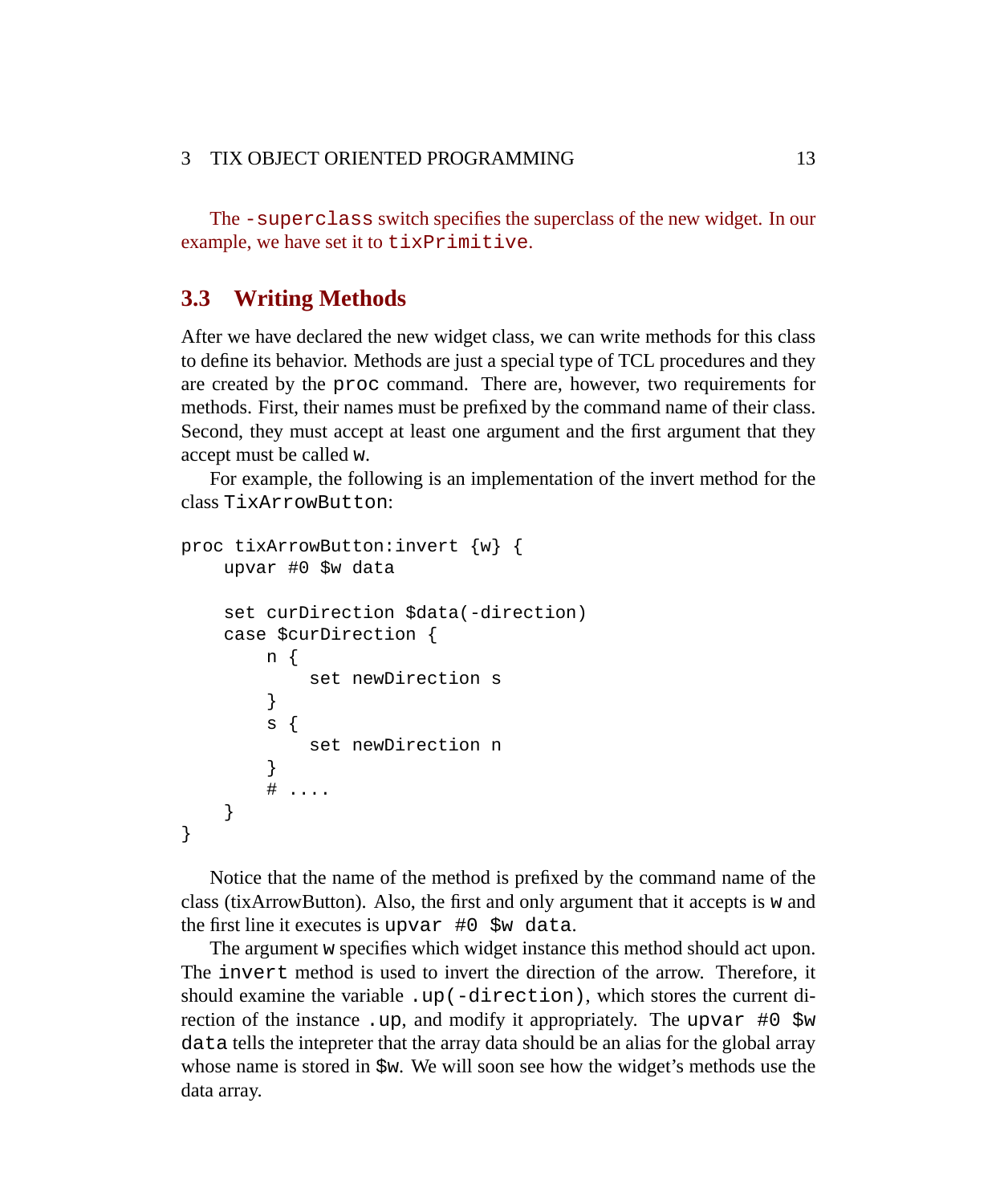### 3 TIX OBJECT ORIENTED PROGRAMMING 14

### **3.3.1 Declaring Public Methods**

All the methods of a class are by default private methods and cannot be accessed by the application programmer. If you want to make a method public, you can include its name in the -method section of the class declaration. In our TixArrowButton example, we have declared that the methods flash, invert and invoke are public methods and they can be accessed by the application programmer. All other methods of the TixArrowButton class will be private.

### <span id="page-15-0"></span>**3.4 Standard Initialization Methods**

Each new mega-widget class must supply three standard initialization methods. When an instance of a Tix widget is created, three methods will be called to initialize this instance. The methods are InitWidgetRec, ConstructWidget and SetBindings and they will be called in that order. The following sections show how these methods can be implemented.

### **3.4.1 The InitWidgetRec Method**

The purpose of the InitWidgetRec method is to initialize the variables of the widget instance. For example, the following implementation of  $\text{tixArrowBut}$ ton:InitWidgetRec sets the count variable of each newly created instance to zero.

```
proc tixArrowButton:InitWidgetRec {w} {
    upvar #0 $w data
    set data(count) 0
}
```
### **Chaining Methods**

The above implementation is not sufficient because our TixArrowButton class is derived from TixPrimitive. The class derivation in Tix is basically an isa relationship: TixArrowButton is a TixPrimitive. TixPrimitive defines the method tixPrimitive:InitWidgetRec which sets up the instance variables of every instance of TixPrimitive. Since an instance of TixArrowButton is also an instance of TixPrimitive, we need to make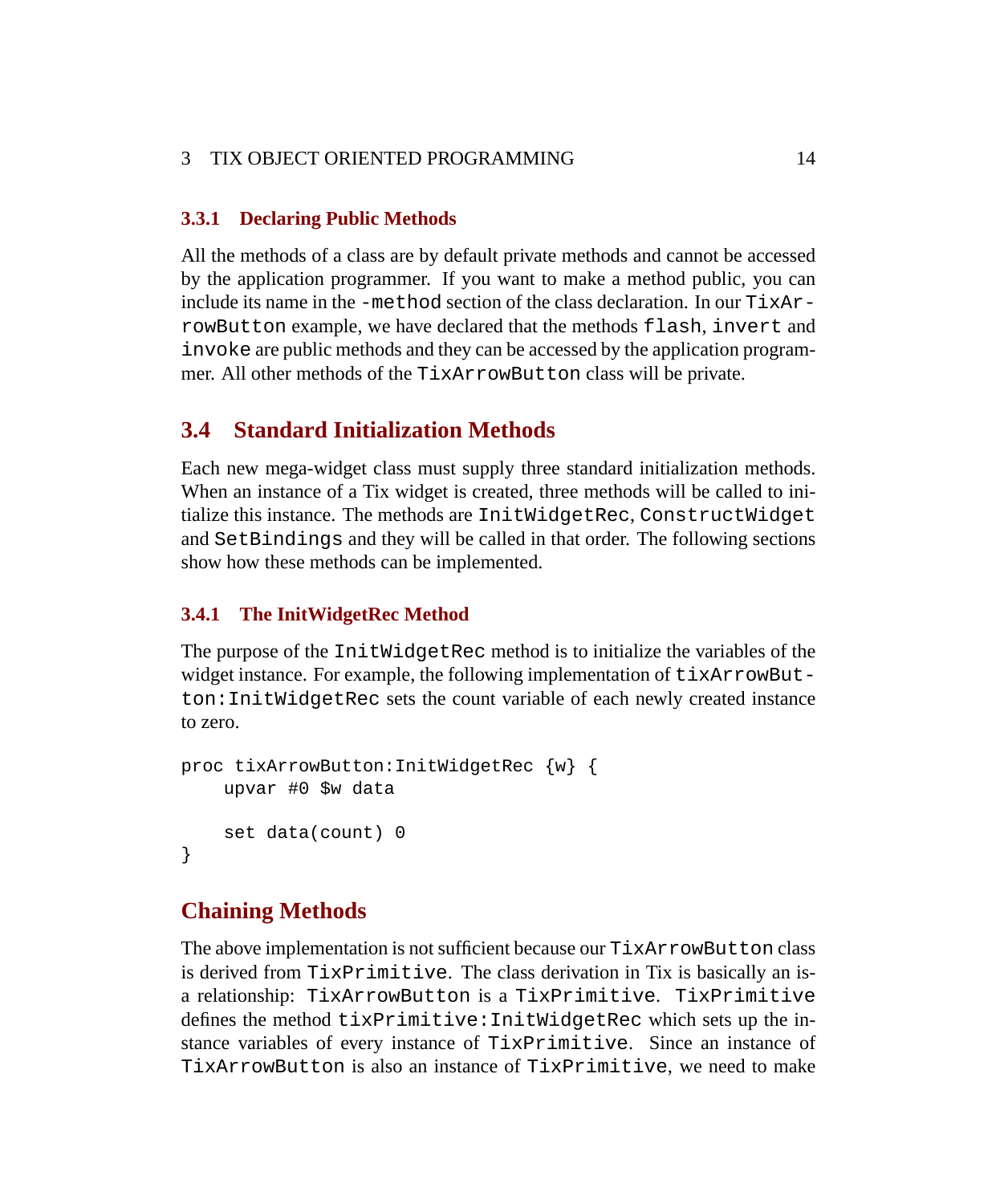sure that the instance variables defined by TixPrimitive are also properly initialized. The technique of calling a method defined in a superclass is called the chaining of a method.

The tixChainMethod command will automatically find a superclass that defines the method we want to chain and calls this method for us. For example:

```
proc tixArrowButton:InitWidgetRec {w} {
    upvar #0 $w data
    tixChainMethod $w InitWidgetRec
    set data(count) 0
}
```
Notice the order of the arguments for tixChainMethod: the name of the instance, \$w, is passed before the method we want to chain, InitWidgetRec.

### **3.4.2 The ConstructWidget Method**

The ConstructWidget method is used to create the components of a widget instance. In the case of TixArrowButton, we want to create a new button subwidget, whose name is button, and use a bitmap to display an arrow on this button. Assuming the bitmap files are stored in the files up.xbm, down.xbm, left.xbm and right.xbm, the string substitution @\$data(-direction).xbm will give us the appropriate bitmap depending on the current direction option of the widget instance.

```
proc tixArrowButton:ConstructWidget {w} {
    upvar #0 $w data
    tixChainMethod $w ConstructWidget
    set data(w:button) \
        [button $w.button \
        -bitmap @$data(-direction).xbm]
    pack $data(w:button) \
        -expand yes -fill both
}
```
The tixArrowButton:ConstructWidget method shown above sets the variable data(w:button) to be the pathname of the button subwidget.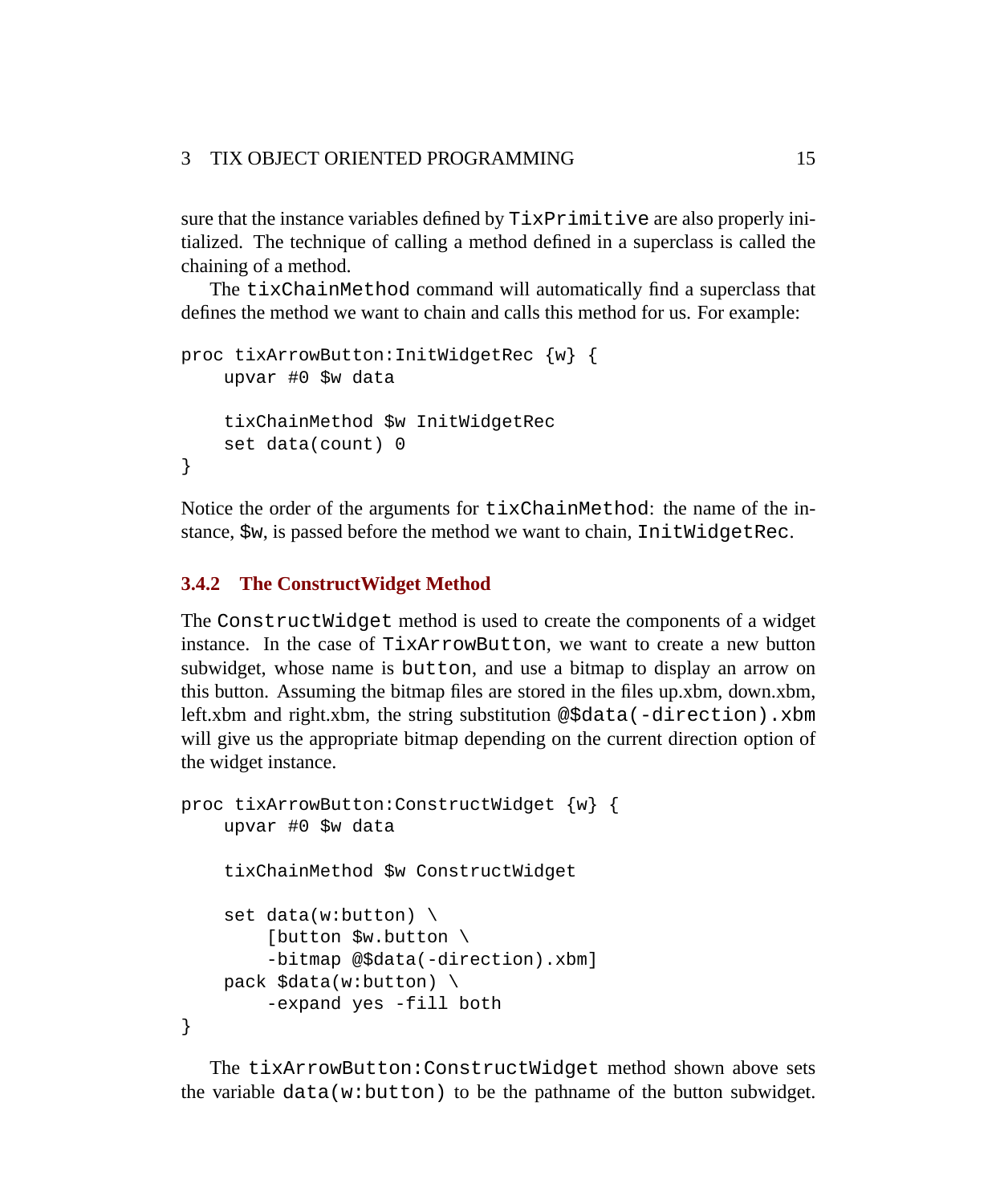As a convention of the Tix Intrinsics, we must declare a public subwidget swid by storing its pathname in the variable data( $w:$ swid).

### **3.4.3 The SetBindings Method**

In your interface, you want to handle a lot of events in the subwidgets that make up your mega-widget. For instance, when somebody presses the button in a TixArrowButton widget, you want the button to handle the event. The SetBindings method is used to creates event bindings for the components inside the mega-widget. In our TixArrowButton example, we use the bind command to specify that the method tixArrowButton:IncrCount should be called each time when the user presses the first mouse button. As a result, we can count the number of times the user has pressed on the button.

```
proc tixArrowButton:SetBindings {w} {
    upvar #0 $w data
    tixChainMethod $w SetBindings
    bind \text{data}(w:\text{button}) <1> \
        "tixArrowButton:IncrCount $w"
}
proc tixArrowButton:IncrCount {w} {
    upvar #0 $w data
    incr data(count)
}
```
### <span id="page-17-0"></span>**3.5 Declaring and Using Variables**

The private variables of a widget class do not need to be declared. In fact they can be initialized and used anywhere by any method. Usually, however, general purpose private variables are initialized by the InitWidgetRec method and subwidget variables are initialized in the ConstructWidget method.

We have seen in the tixArrowButton: InitWidgetRec example that the private variable data(count) was initialized there. Also, the private variable data(w:button) was initialized in tixArrowButton:ConstructWidget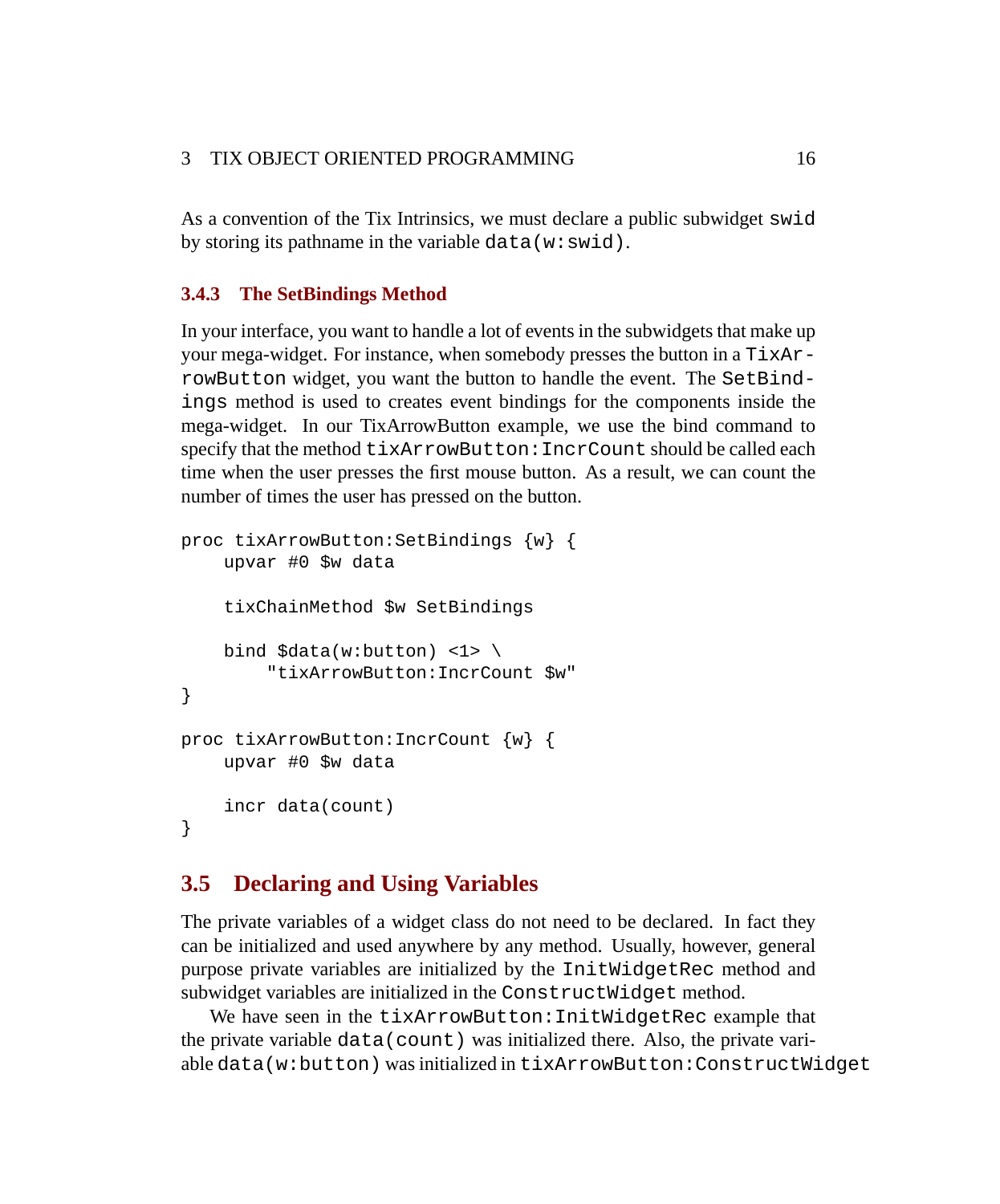and subsequently used in tixArrowButton:SetBindings. In contrast, public variables must be declared inside the class declaration. The following arguments are used to declare the public variables and specify various options for them:

- **-flag** As shown in the class declaration in the figure, the -flag argument declares all the public variables of the TixArrowButton class to be -direction and -state.
- **-configspec** We can use the -configspec argument to specify the details of each public variable. For example, the following declaration:

```
-configspec {
    {-direction direction Direction e}
    {-state state State normal}
}
```
specifies that the -direction variable has the resource name direction and resource class Direction; its default value is e. The application programmer can assign value to this variable by using the -direction option in the command line. The declaration of -state installs similar definitions for that variable.

### **3.5.1 Initialization of Public Variables**

When a widget instance is created, all of its public variables are initialized by the Tix Intrinsics before the InitWidgetRec method is called. Therefore, InitWidgetRec and any other method of this widget instance are free to assume that all the public variables have been properly initialized and use them as such.

The public variables are initialized by the following criteria:

**Step 1** If the value of the variable is specified by the creation command, this value is used. For example, if the application programmer has created an instance in the following way:

tixArrowButton .arr -direction n

The value n will be used for the -direction variable.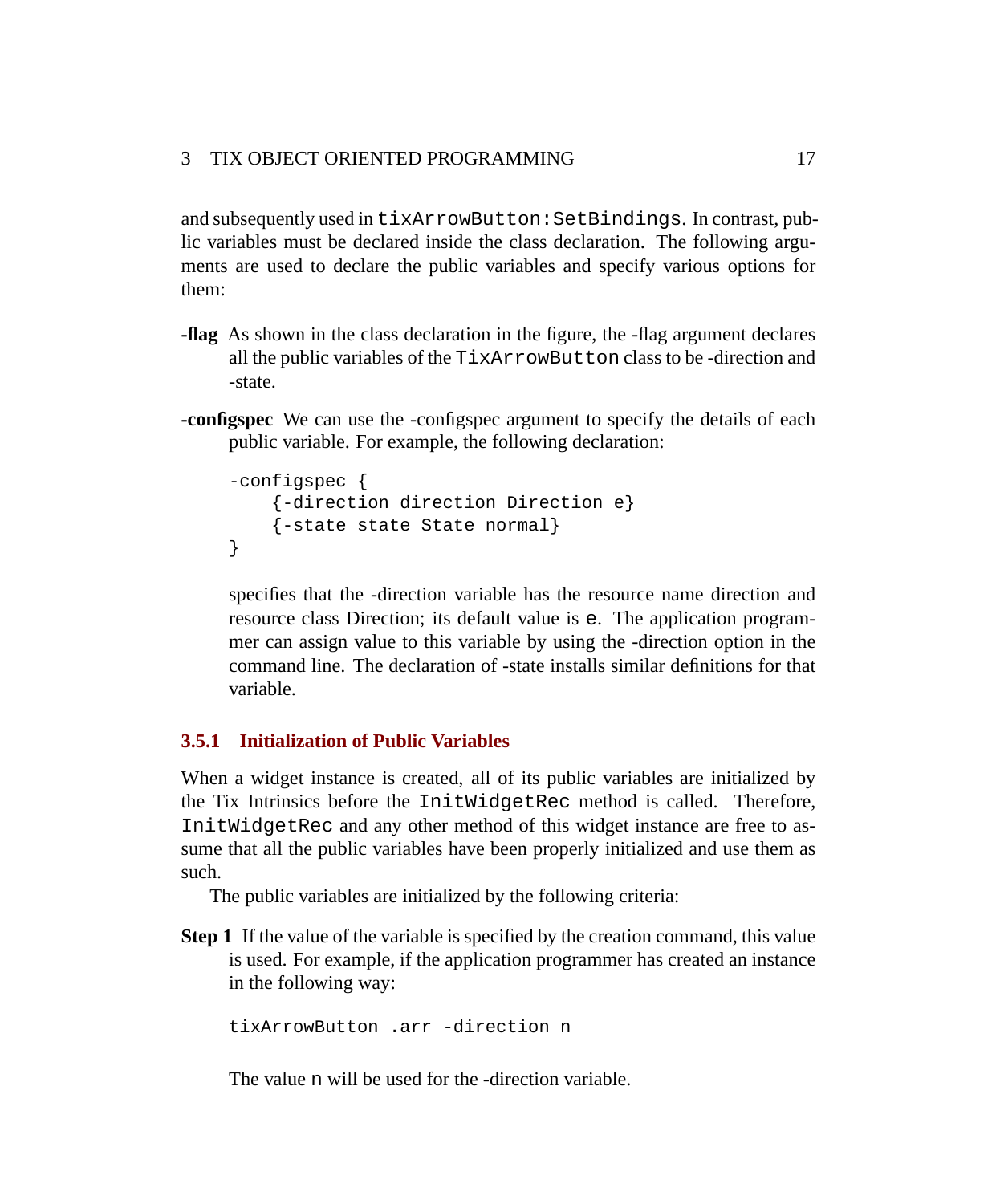### 3 TIX OBJECT ORIENTED PROGRAMMING 18

**Step 2** if step 1 fails but the value of the variable is specified in the options database, that value is used. For example, if the user has created an instance in the following way:

option add \*TixArrowButton.direction w tixArrowButton .arr

The value w will be used for the -direction variable.

**Step3** if step 2 also fails, the default value specified in the -configspec section of the class declaration will be used.

You can use a type ckecker procedure to check whether the user has supplied a value of the correct type for a public variable. The type checker is specified in the -configspec section of the class declaration after the default value.

### **3.5.2 Public Variable Configuration Methods**

After a widget instance is created, the user can assign new values to the public variables using the configure method. For example, the following code changes the -direction variable of the .arr instance to n.

```
.arr configure -direction n
```
In order for configuration to work, you have to define a configuration method that does what the programmer expects. The configuration method of a public variable is invoked whenever the user calls the configure method to change the value of this variable. The name of a configuration method must be the name of the public variable prefixed by the creation command of the class and :config. For example, the name configuration method for the -direction variable of the TixArrowButton class is tixArrowButton:config-direction. The following code implements this method:

```
proc tixArrowButton:config-direction \
         {w value} {
    upvar #0 $w data
    \text{Sdata}(w:\text{button}) config \
         -bitmap @$value.xbm
}
```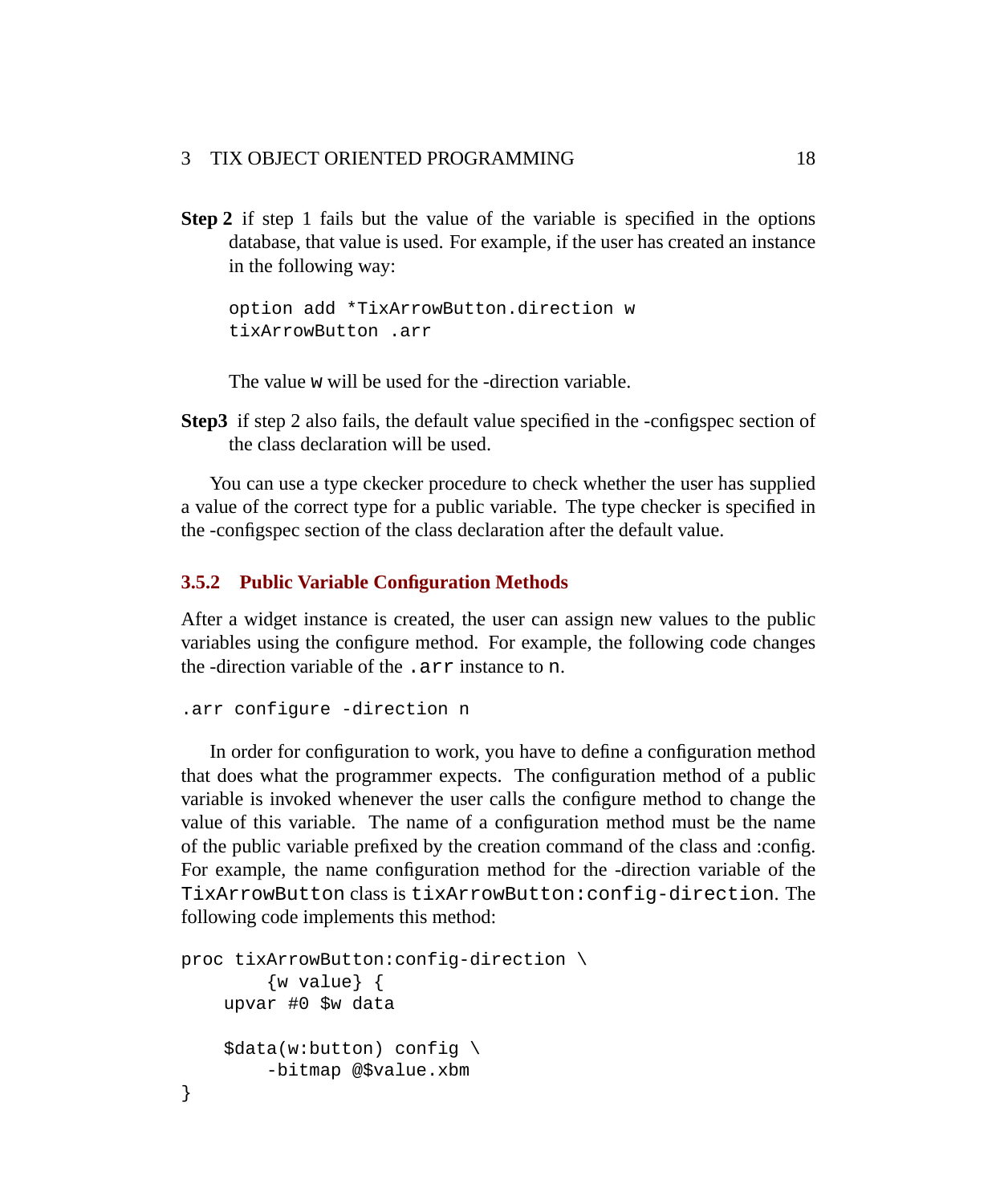### 3 TIX OBJECT ORIENTED PROGRAMMING 19

Notice that when tixArrowButton:config-direction is called, the value parameter contains the new value of the -direction variable but data( direction) contains the old value. This is useful when the configuration method needs to check the previous value of the variable before taking in the new value.

If a type checker is defined for a variable, it will be called before the configuration method is called. Therefore, the configuration method can assume that the type of the value parameter is got is always correct.

If you do not need to override the value, you don't need to return anything from the configuration method. In this case, the Tix Intrinsics will assign the new value to the instance variable for you.

For efficiency reasons, the configuration methods are not called during the intialization of the public variables. If you want to force the configuration method to be called for a particular public variable, you can specify it in the -forcecall section of the class declaration. In the following example, we force the configuration method of the -direction variable to be called during intialization:

```
-forcecall {
    -direction
}
```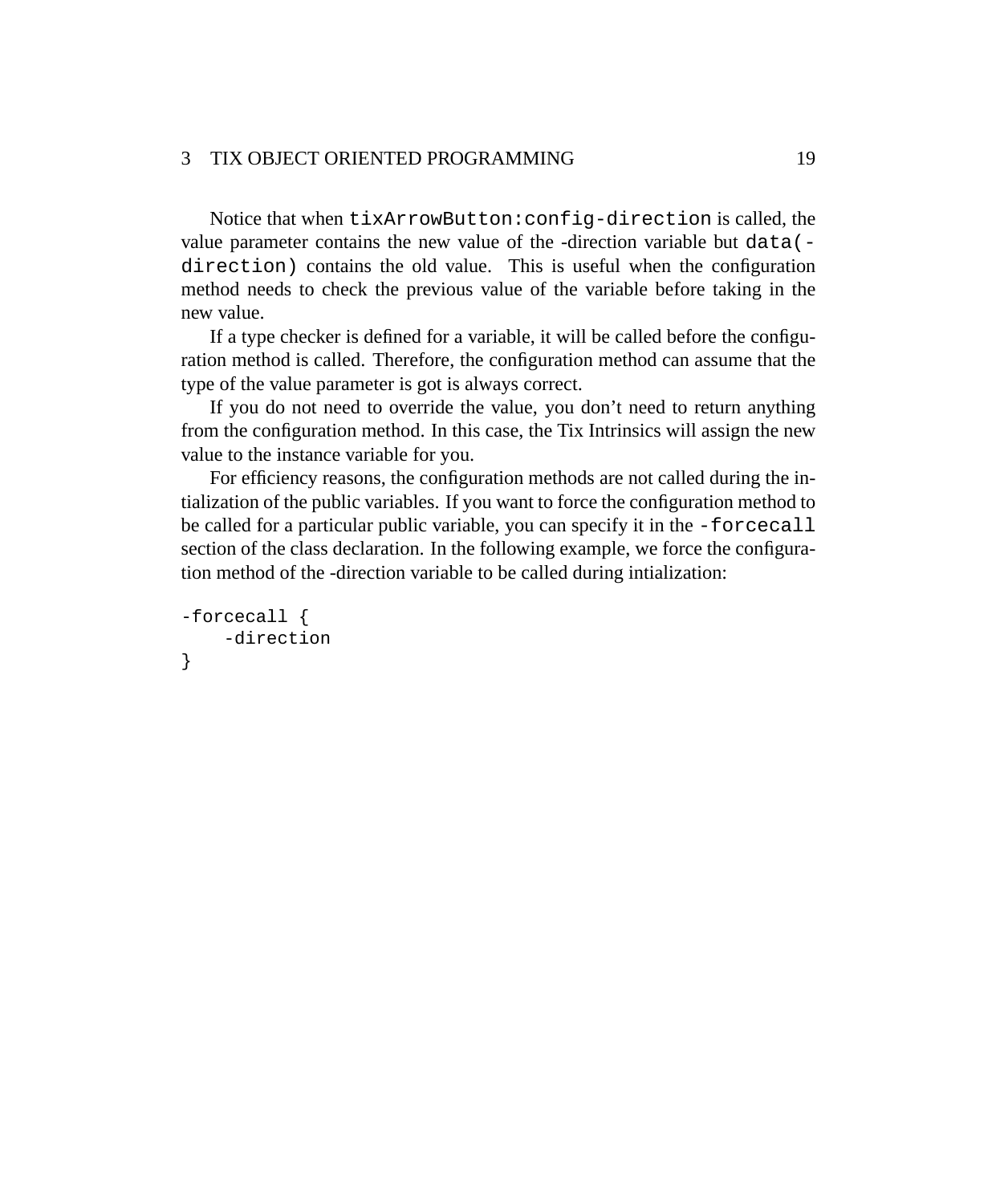### <span id="page-21-0"></span>**4 Using Tix with Python**

As we have seen, Tix provides a rich widget set for designing user interfaces, and a simple object oriented framework for extending the widget repertoire with mega-widgets.

The Tkinter module is extended by Tix under Python by the module  $\text{Fix } p$ . The Tix widgets are represented by a class hierarchy in Python with proper inheritance of base classes. We set up an attribute access function so that it is possible to access subwidgets in a standard fashion, using  $w \cdot \text{ok}$  ['text'] = 'Hello' rather than

```
w.subwidget('ok')['text'] = 'Hello'
```
when w is a StdButtonBox. We can even do w.ok.invoke() because w.ok is subclassed from the Button class if you go through the proper constructors.

In our example from the previous section, we would make our new megawidget available to Python by extending the Tix module with the following class:

```
class ArrowButton(TixWidget):
  """ArrowButton - Demo Compound Widget.
 Subwidget Class
  ------ ---
 button Button
  """
 def _init_ (self, master, cnf={}), **kw):
     TixWidget.__init__(self, master,
               'tixArrowButton',
               ['options'], cnf, kw)
      self.subwidget_list['button'] =
              _dummyButton(self, 'button')
 def flash(self):
      self.tk.call(self._w, 'flash')
 def invert(self):
      self.tk.call(self._w, 'invert')
 def invoke(self):
      self.tk.call(self._w, 'invoke')
```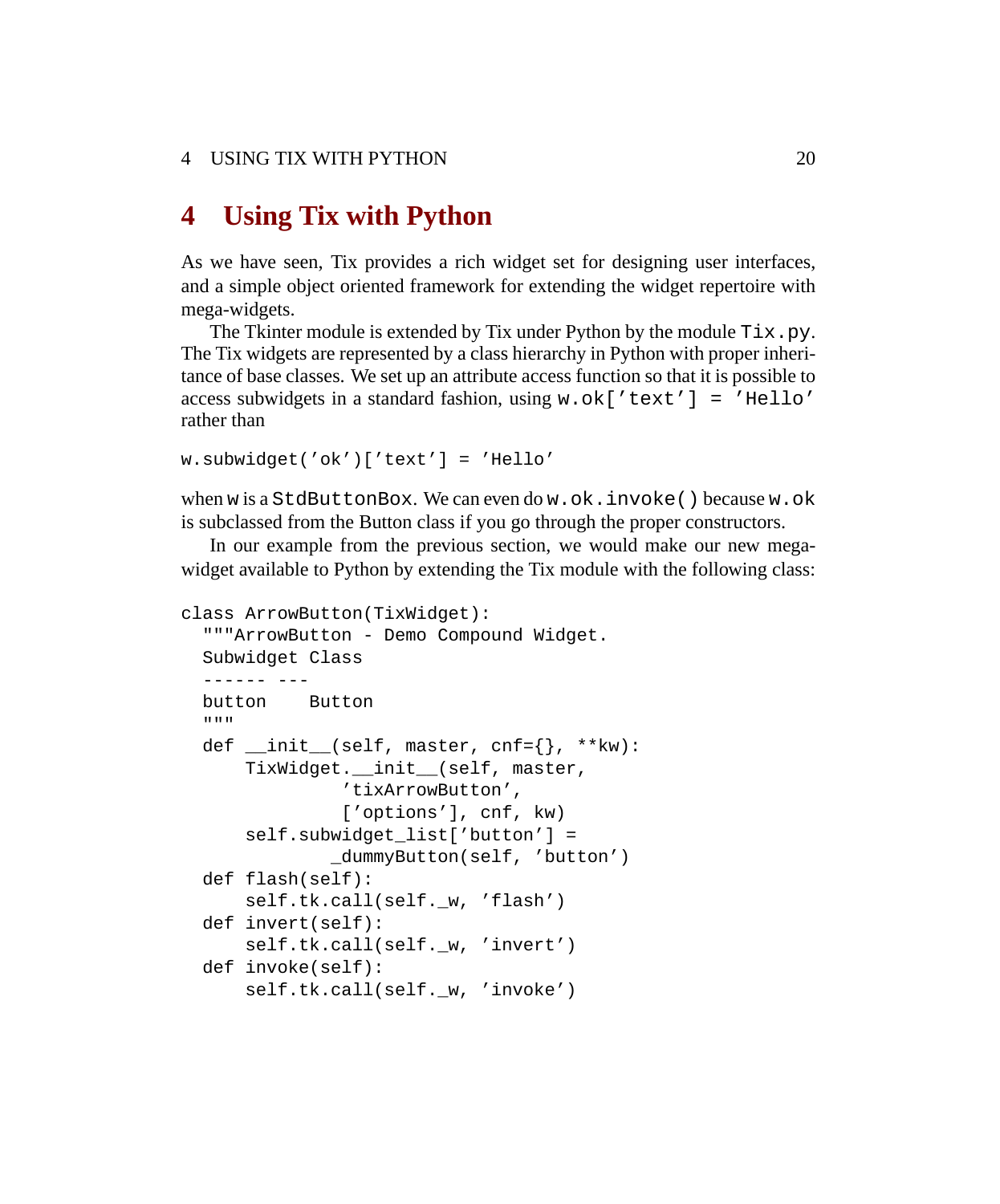### 4 USING TIX WITH PYTHON 21

### <span id="page-22-0"></span>**4.1 Freezing Tix Programs**

Freeze (\$PYTHONHOME/tools/freeze/freeze.py) make it possible to ship arbitrary Python programs to people who don't have Python. The shipped file (called a "frozen" version of your Python program) is an executable, so this only works if your platform is compatible with that on the receiving end. The shipped file contains a Python interpreter and large portions of the Python runtime. Some measures have been taken to avoid linking unneeded modules, but the resulting binary is usually not small.

The Python source code of your program (and of the library modules written in Python that it uses) is not included in the binary – instead, the compiled byte-code is incorporated. This gives some protection of your Python source code, though not much – a disassembler for Python byte-code is available in the standard Python library. At least someone running "strings" on your binary won't see the source.

With Python 2.x, is is possible to freeze Tix programs under Unix and Windows. Currently you must also deliver your frozen program with a set of Tcl/Tk/Tix library files. The best way to ship a frozen Tkinter program is to decide in advance where you are going to place the Tcl/Tk/Tix library files in the distributed setup, and then declare these directories in your frozen Python program using the TCL\_LIBRARY, TK\_LIBRARY and TIX\_LIBRARY environment variables.

For example, assume you will ship your frozen program in the directory <root>/bin/windows-x86 and will place your Tcl/Tk/Tix library files in <root>/lib/tcl8.3 in <root>/lib/tk8.3 and <root>/lib/tix8.1 respectively. Then placing the following lines in your frozen Python script before importing Tkinter or Tix would set the environment correctly for Tcl/Tk/Tix:

```
import sys, os, os.path
Parent = os.path.dirname(os.getcwd())
RootDir = os.path.dirname(Parent)
if os.name == "nt":
  sys.path = [", ', . \\\.\\\lib\\python-2.2']lib = RootDir + '\\lib\\'os.environ['TCL_LIBRARY'] = lib + 'tcl8.3'
  os.environ['TK_LIBRARY'] = lib + 'tk8.3'
  os.environ['TIX_LIBRARY'] = lib + 'tix8.1'
elif os.name == "posix":
  sys.path = [", ', . . / . . / lib/python-2.2']lib = RootDir + 'lib/'
```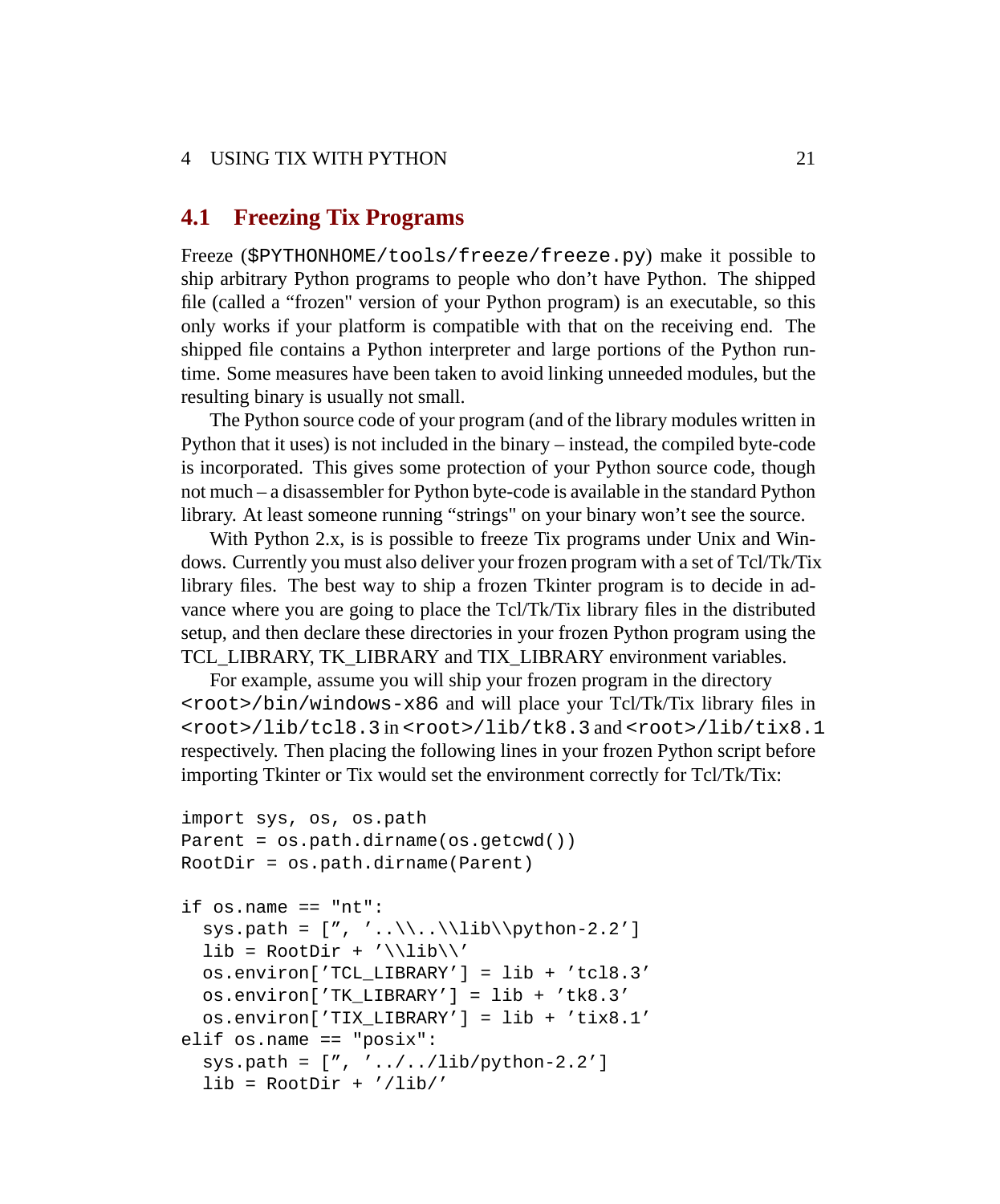### 4 USING TIX WITH PYTHON 22

```
os.environ['TCL_LIBRARY'] = lib + 'tcl8.3'
os.environ['TK_LIBRARY'] = lib + 'tk8.3'
os.environ['TIX_LIBRARY'] = lib + 'tix8.1'
```
This also adds  $<$ root>/lib/python-2.2 to your Python path for any Python files such as \_tkinter.pyd you may need.

Note that the dynamic libraries (such as tcl83.dll tk83.dll python22.dll under Windows, or libtcl8.3.so and libtcl8.3.so under Unix) are required at program load time, and are searched by the operating system loader before Python can be started. Under Windows, the environment variable PATH is consulted, and under Unix, it may be the the environment variable LD\_LIBRARY\_PATH and/or the system shared library cache (ld.so). An additional preferred directory for finding the dynamic libraries is built into the .dll or .so files at compile time - see the LIB RUNTIME DIR variable in the Tcl makefile. The OS must find the dynamic libraries or your frozen program won't start. Usually we make sure that the .so or .dll files are in the same directory as the executable, but this may not be foolproof.

A workaround to installing your Tcl library files with your frozen executable would be possible, by freezing the Tcl/Tk/Tix code into the dynamic libraries using the Tix Stand-Alone-Module (SAM) module. This is currently untested, but the maintainers of Tix would welcome feedback on this point.

There are some caveats using frozen Tkinter applications:

- Under Windows if you use the -s windows option (recommended), writing to stdout or stderr is an error. This makes debugging very dificult. If possible, develop and freeze first under Unix, where you can debug to stdout. Then make sure the frozen application never writes to stdout or stderr and try freezing under Windows.
- The Tcl [info nameofexecutable] will be set to where the program was frozen, not where it is run from.
- The global variables argc and argv do not exist.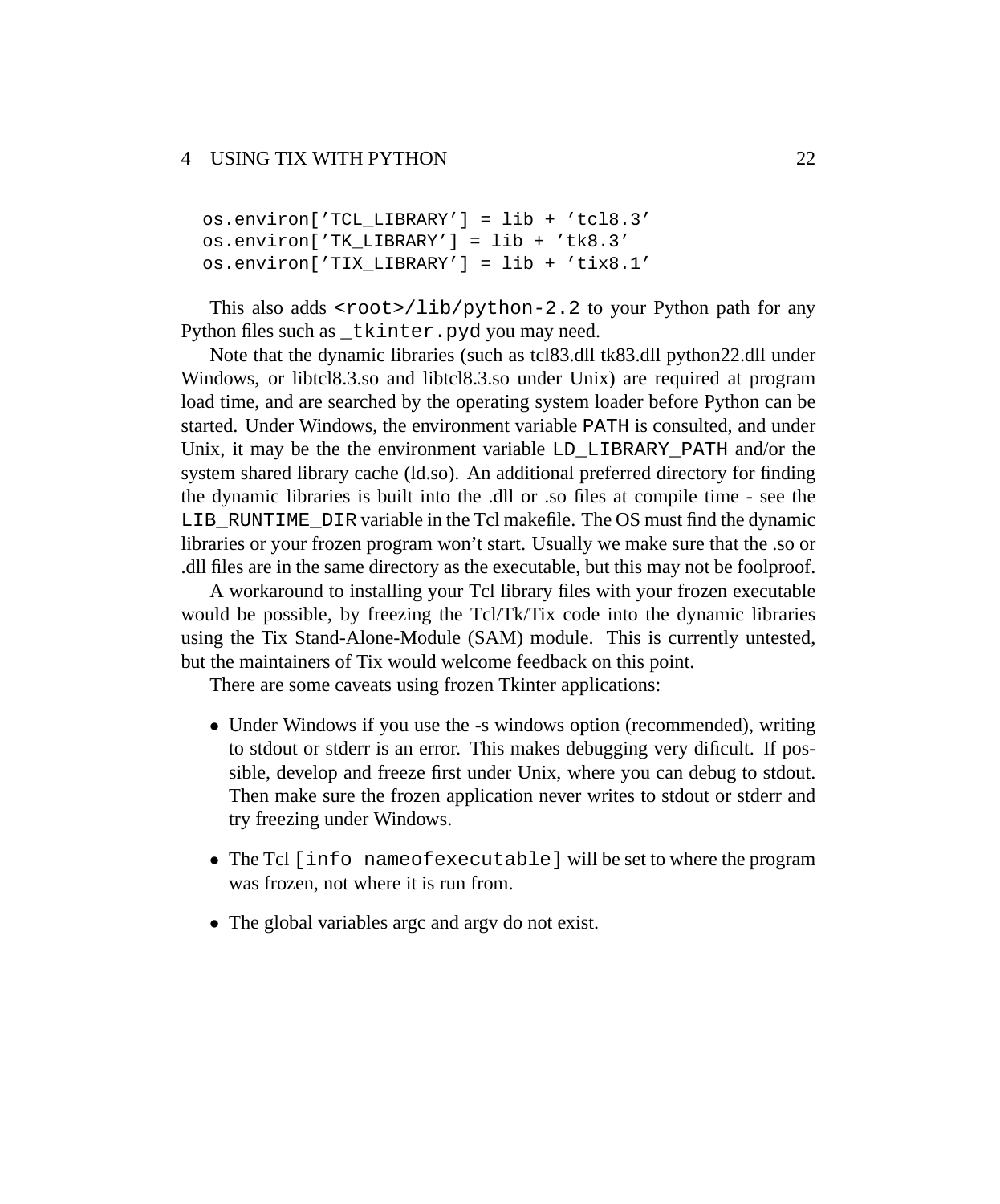4 USING TIX WITH PYTHON 23

# **References**

### **Web Pages**

**Tix** <http://tix.sourceforge.net> **Python** <http://www.python.org> **Tk/Tcl** <http://dev.scriptics.com> **Tkinter** <http://www.python.org> **Tkinter3000** <http://tkinter.effbot.org>